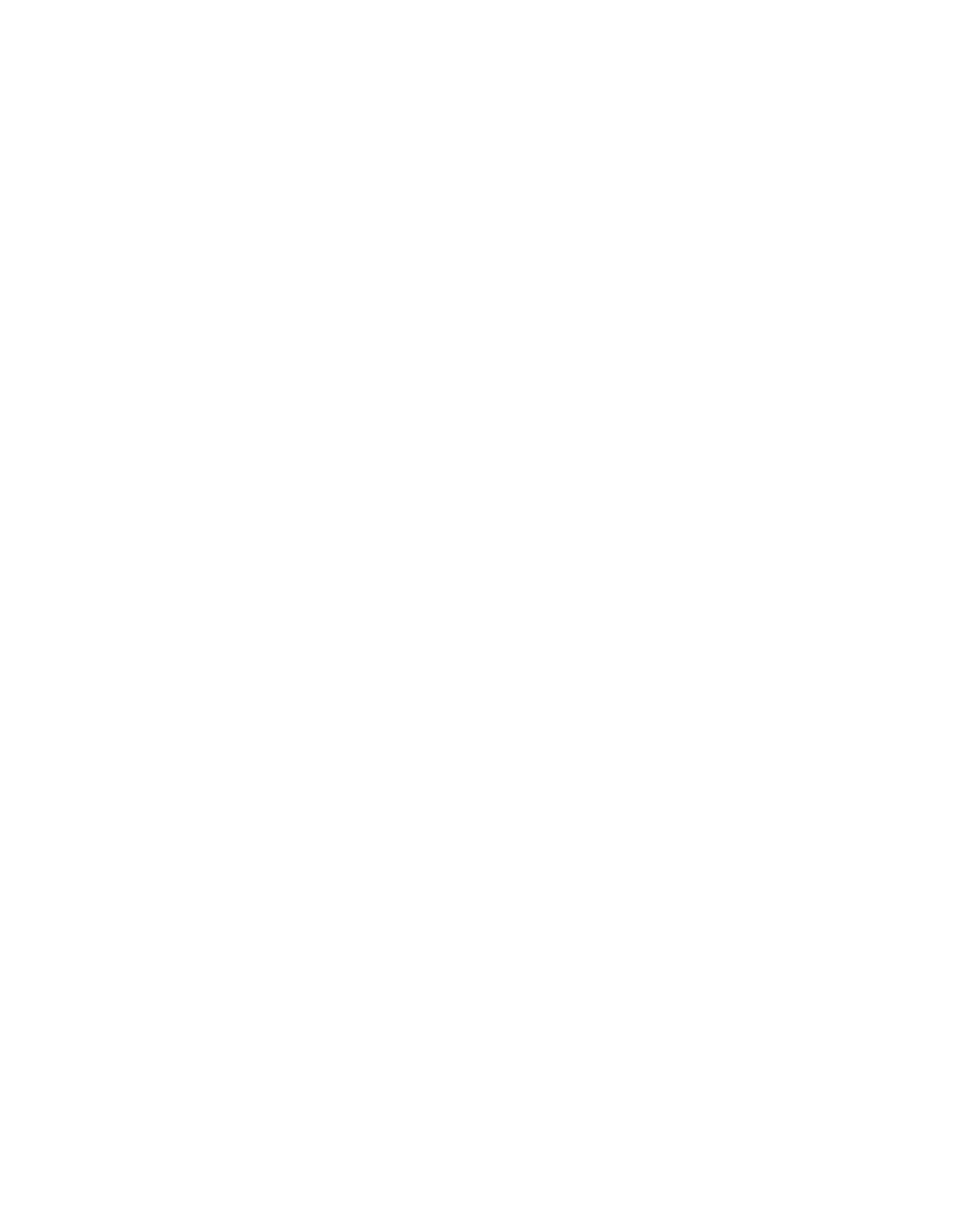# **BUFFALO SEWER AUTHORITY**

# **May 25, 2022**

|                 | <b>REGULAR MEETING</b>                                                                 | 9:00 A.M.       | VIA TELECONFERENCE<br>+ 1 917-933-2166 United States, New York City |
|-----------------|----------------------------------------------------------------------------------------|-----------------|---------------------------------------------------------------------|
|                 |                                                                                        |                 | <b>Phone Conference ID: #197 845 731</b>                            |
| <b>ITEM NO.</b> |                                                                                        | <b>CONTENTS</b> | <b>PAGE NO.</b>                                                     |
|                 |                                                                                        |                 |                                                                     |
|                 | Roll Call                                                                              |                 |                                                                     |
| 1               | Motion to Adopt the Minutes of May 4, 2022                                             |                 | 58164                                                               |
| $\overline{2}$  | Informative: Temporary Investments                                                     |                 | 58165-66                                                            |
| 3               | Informative: Reallocation of Funds                                                     |                 | 58167                                                               |
| 4               | Payment from Judgment and Claims                                                       |                 | 58168                                                               |
| 5               | Adoption of Amended "Final Schedule of Sewer Rents and Other<br>Charges for 2022-2023" |                 | 58169                                                               |
| 6               | Post-Issuance Procedures Manual for Tax-Exempt Bonds                                   |                 | 58170                                                               |
| 7               | <b>Contract Approval - Audit and Accounting Services</b>                               |                 | 58171                                                               |
| 8               | <b>Contract Approval - Legal Services</b>                                              |                 | 58172                                                               |
| 9               | Travel Authorization - Henrietta, NY                                                   |                 | 58173                                                               |
| 10              | Travel Authorization - Chicago, IL                                                     |                 | 58174                                                               |
| 11              | Travel Authorization - Schenectady, New York                                           |                 | 58175                                                               |

| 12 | Travel Authorization - Watertown, NY                                                              | 58176 |
|----|---------------------------------------------------------------------------------------------------|-------|
| 13 | Authorization to Enter into Agreement with Koester Associates, Inc.                               | 58177 |
| 14 | Report on Bids Received-In-Plant High Pressure Steam System<br><b>Maintenance Services</b>        | 58178 |
| 15 | Extension of The Contract for Removal and Disposal of Miscellaneous<br><b>Construction Debris</b> | 58179 |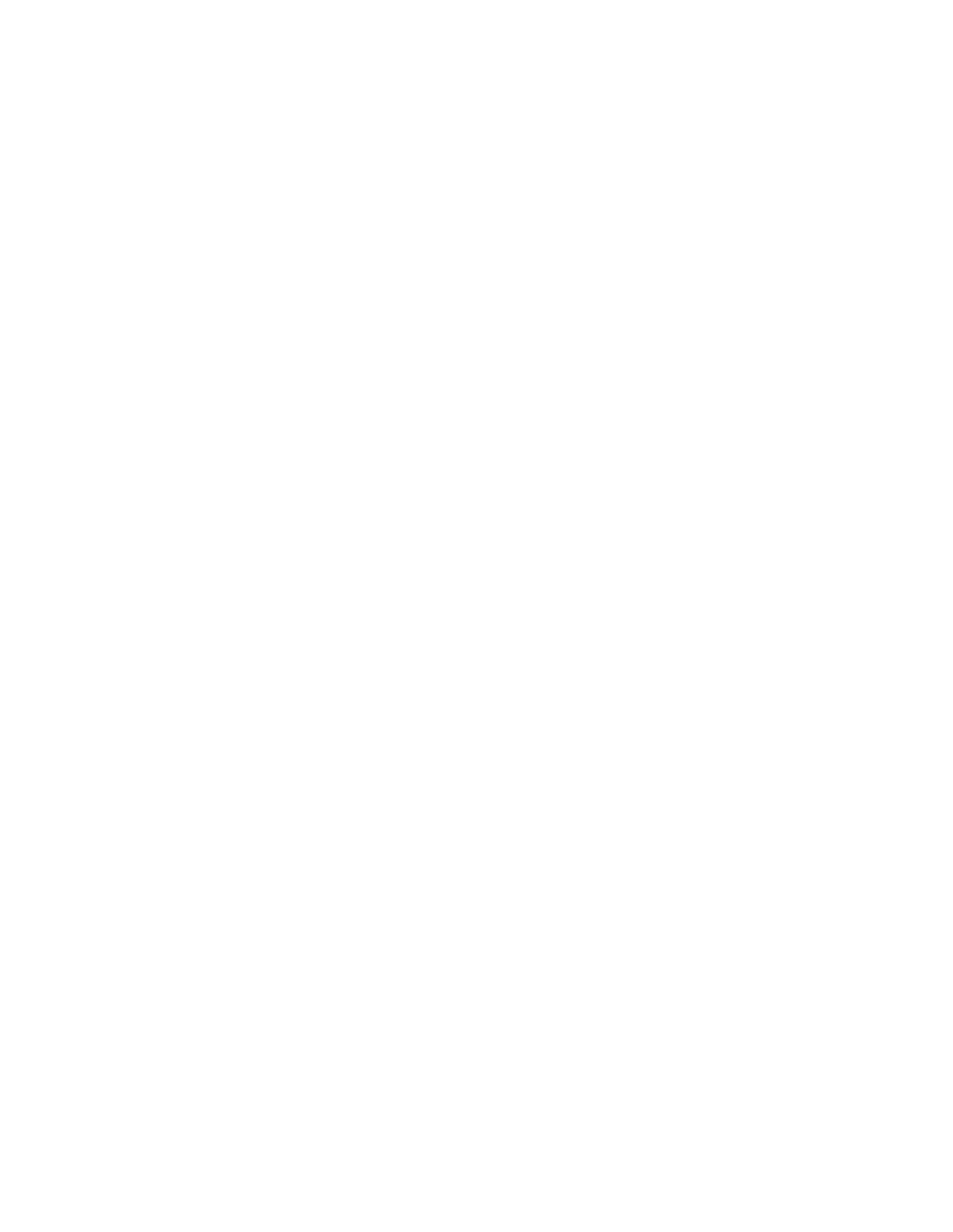| 16 | Authorization for Change Order to Blanket Order No. 22200029 For<br>Disposal of Construction Debris                 | 58180    |
|----|---------------------------------------------------------------------------------------------------------------------|----------|
| 17 | Authorization for Change Order to Blanket Order No. 22200247 For<br><b>Purchase of Diesel Fuel</b>                  | 58181    |
| 18 | Change Order No. 3 – Contract No 82000002                                                                           | 58182-84 |
| 19 | Report on Bids Received - In-Plant Mechanical Maintenance Services                                                  | 58185    |
| 20 | Report on Bids Received – Purchase of Seven (7) New Unused Various<br><b>Type Actuators</b>                         | 58186    |
| 21 | Report on Bids Received - Megastructure Stair Tower Rehabilitation<br>and Maintenance Building Floor Rehabilitation | 58187    |
| 22 | Authorization for Change Order to Blanket Purchase Order No.<br>22200558                                            | 58188    |
| 23 | Change Order No. 1 – Contract No. 82000025                                                                          | 58189-92 |
| 24 | CSEA Buffalo Sewer Authority Unit #6715 Negotiating Team                                                            | 58193    |
| 25 | Amendment to Schedule of Job Classification Plan                                                                    | 58194    |
| 26 | <b>Upgrade in Exempt Position</b>                                                                                   | 58195    |
| 27 | <b>Confirmation of Appointments</b>                                                                                 | 58196-98 |
| 28 | <b>Adjournment of Meeting</b>                                                                                       | 58199    |
|    | <b>ATTACHMENT A:</b><br>Final Schedule of Sewer Rents and Other Charges for 2022-2023                               |          |

# **ATTACHMENT B:**

Post -Issuance Procedures Manual for Tax-Exempt Bonds Issued by The Buffalo Sewer Authority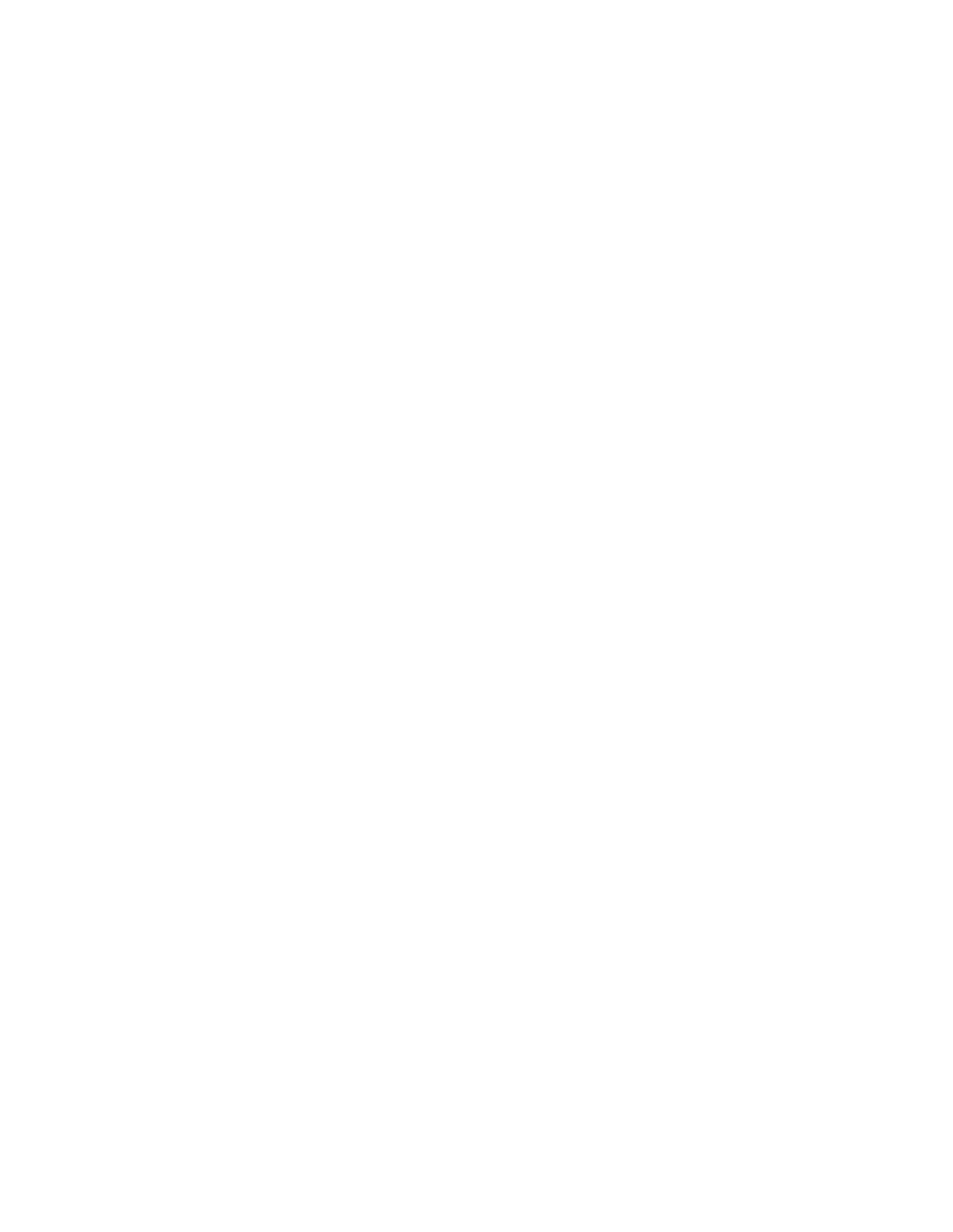### **CALL OF THE ROLL**

| Present: | Herbert Bellamy, Jr.         | Chairman of the Board                       |
|----------|------------------------------|---------------------------------------------|
|          | <b>Christopher Roosevelt</b> | Vice Chairman of the Board                  |
|          | Eleanor Petrucci             | Secretary of the Board                      |
|          | Oluwole McFoy                | <b>General Manager</b>                      |
|          | Lori Scaletta                | Acting Director of Employee<br>Relations    |
|          | LaToya Cunningham            | Special Assistant                           |
|          | <b>Charles Riley</b>         | <b>Supervising Accountant</b>               |
|          | <b>Alexander Emmerson</b>    | <b>Treatment Plant Superintendent</b>       |
|          | Paul Harris                  | Superintendent of Mechanical<br>Maintenance |
|          | Roberta Gaiek, P.E.          | <b>Treatment Plant Administration</b>       |
|          | Rosaleen Nogle, P.E.         | <b>Principal Sanitary Engineer</b>          |
|          | Lauren Howard, Esq.          | <b>General Counsel</b>                      |
|          |                              | Erie County Department of                   |
|          | Laura Surdej                 | Sewerage                                    |
|          |                              |                                             |
|          |                              |                                             |
| Absent:  | <b>NONE</b>                  |                                             |

The meeting was called to order at 9:04 A.M. A quorum was present.

### ITEM NO. 1

Motion to Adopt the Minutes of the Meeting of May 4, 2022

| <b>MOTION TO</b> | <b>ADOPT</b>         |               |  |  |
|------------------|----------------------|---------------|--|--|
| <b>MADE BY</b>   | <b>MRS. PETRUCCI</b> |               |  |  |
| $2^{ND} BY$      |                      | MR. ROOSEVELT |  |  |
| <b>AYES</b>      | 3                    | <b>NOES</b>   |  |  |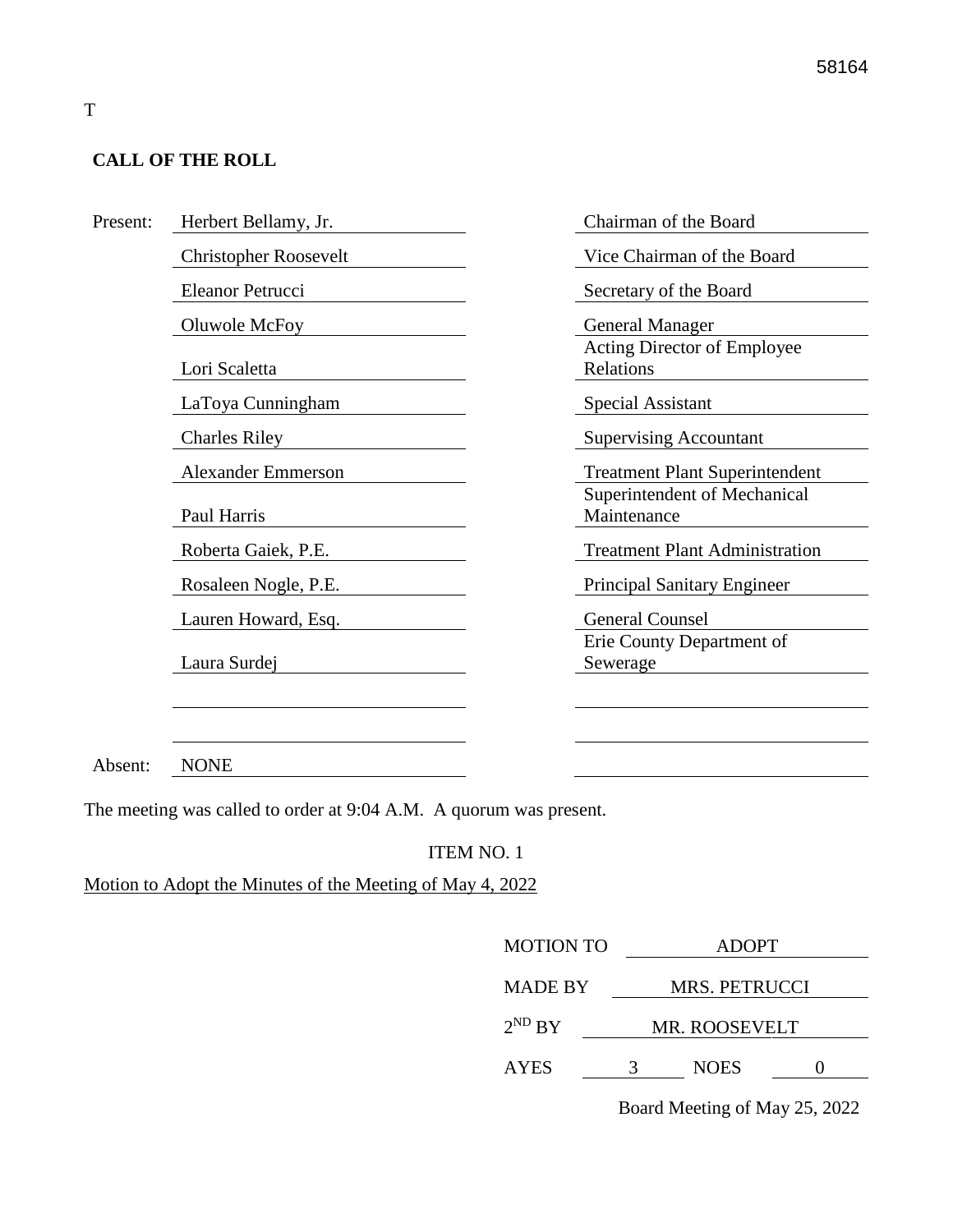#### INFORMATIVE: TEMPORARY INVESTMENTS (CERTIFICATES OF DEPOSIT AND TREASURY BILLS) MARKET VALUE

|                 | <b>As of April 30, 2022</b>    |                             |                 |                                                             |             |                 |
|-----------------|--------------------------------|-----------------------------|-----------------|-------------------------------------------------------------|-------------|-----------------|
|                 |                                |                             |                 |                                                             |             |                 |
| <b>ISSUE</b>    | <b>MATURITY</b><br><b>DATE</b> | <b>TOTAL</b><br><b>DAYS</b> | <b>AMOUNT</b>   |                                                             | <b>RATE</b> | <b>INTEREST</b> |
| DATE            |                                |                             |                 | <b>BANK</b><br><b>CONSTRUCTION/CAPITAL IMPROVEMENT FUND</b> |             | <b>AMOUNT</b>   |
|                 |                                |                             |                 |                                                             |             |                 |
| $31-Jul-12$     | Money Market                   |                             | \$2,682,021.40  | Key                                                         | 0.01%       | Public NOW      |
| 15-Nov-21       | 11-May-22                      | 177                         | \$9,997,766.60  | Key Banc Capital                                            | 0.24%       | \$11,800.00     |
| 15-Feb-22       | 31-May-22                      | 105                         | \$7,001,877.79  | M& T Securities                                             | 0.40%       | \$8,171.33      |
| $17$ -Dec- $21$ | $14$ -Jun-22                   | 179                         | \$998,786.11    | Key Banc Capital                                            | 0.30%       | \$1,491.67      |
| 25-Feb-22       | 24-Jun-22                      | 119                         | \$1,999,041.48  | Key Banc Capital                                            | 0.55%       | \$3,639.75      |
| $7-Mar-22$      | $1-Jul-22$                     | 116                         | \$11,980,050.00 | Key Banc Capital                                            | 0.70%       | \$27,066.67     |
| 8-Apr-22        | $7-Jul-22$                     | 90                          | \$3,799,069.93  | Key Banc Capital                                            | 0.86%       | \$8,182.90      |
| 8-Apr-22        | $7-Jul-22$                     | 90                          | \$3,200,162.41  | Key Banc Capital                                            | 0.86%       | \$6,892.90      |
| 20-Apr-22       | 19-Jul-22                      | 90                          | \$4,487,748.75  | Key Banc Capital                                            | 1.00%       | \$11,250.00     |
| $1-Apr-22$      | $2-Aug-22$                     | 123                         | \$3,796,417.67  | Key Banc Capital                                            | 1.03%       | \$13,411.54     |
|                 |                                |                             | \$49,942,942.14 |                                                             |             |                 |
|                 |                                |                             |                 | <b>LIABILITY AND CASUALTY RESERVE FUND</b>                  |             |                 |
| $31$ -Jul- $12$ | Money Market                   |                             | \$87,727.84     | Key                                                         | 0.01%       | Public NOW      |
| $11$ -Dec-19    | Money Market                   |                             | \$917,663.56    | <b>Bank on Buffalo</b>                                      | 0.10%       |                 |
|                 |                                |                             | \$1,005,391.40  |                                                             |             |                 |
|                 |                                |                             |                 | <b>OPERATING FUND</b>                                       |             |                 |
|                 |                                |                             |                 |                                                             |             |                 |
| $31-Jul-12$     | Super NOW                      |                             | \$2,339,251.06  | Key                                                         | 0.01%       | Public NOW      |
|                 |                                |                             |                 | <b>TRUST &amp; AGENCY FUND</b>                              |             |                 |
| $31-Jul-12$     | Super NOW                      |                             | \$5,893.40      | Key                                                         | 0.01%       | Public NOW      |
|                 |                                |                             |                 | <b>SURPLUS FUND</b>                                         |             |                 |
|                 |                                |                             | \$308.58        | Wilmington US Treasury                                      | .17%        |                 |
| 13-Dec-21       | 13-Jun-22                      | 182                         | \$10,004,296.43 | Key Banc Capital                                            | 0.31%       | \$15,703.57     |
|                 |                                |                             | \$11,993.39     | Accrued Income                                              |             |                 |
|                 |                                |                             | \$10,016,598.40 |                                                             |             |                 |
|                 |                                |                             |                 |                                                             |             |                 |
|                 |                                |                             |                 | <b>NET REVENUE FUND</b>                                     |             |                 |
|                 |                                |                             | $\mathcal{S}$ - | Wilmington US Treasury                                      |             |                 |
| 28-Mar-22       | 27-May-22                      | 60                          | \$3,096,900.00  | Key Banc Capital                                            | 0.60%       | \$3,100.00      |
| 28-Mar-22       | 27-May-22                      | 91                          | \$3,093,182.58  | Key Banc Capital                                            | 0.87%       | \$6,817.42      |
|                 |                                |                             | \$4,303.84      | Accrued Income                                              |             |                 |
|                 |                                |                             | \$6,194,386.42  |                                                             |             |                 |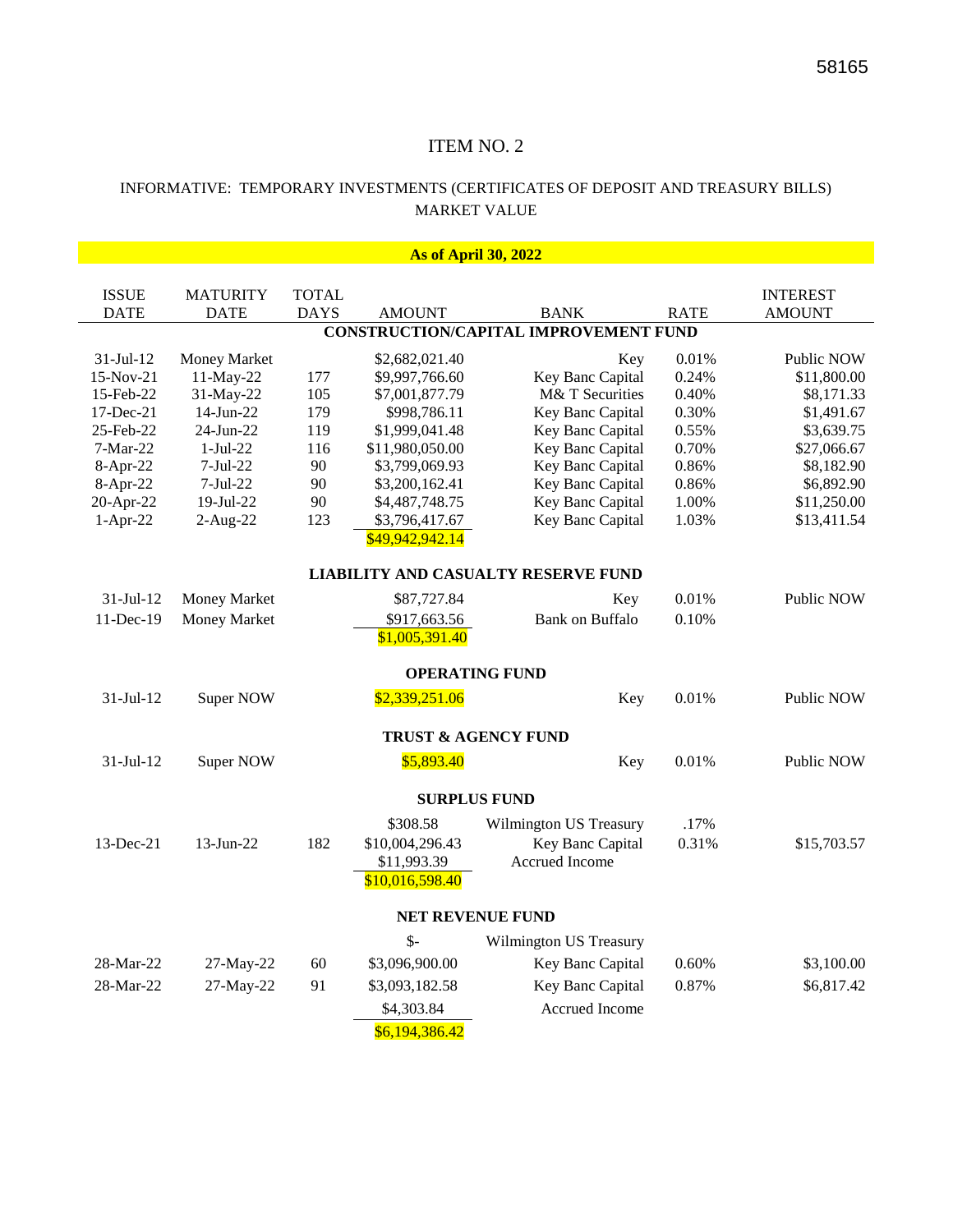## **BSA 2021 EIB FUND**

|              |            |       | \$128.63                   | Wilmington U.S. Treasury                      | 0.17% |             |
|--------------|------------|-------|----------------------------|-----------------------------------------------|-------|-------------|
| $1-Dec-21$   | 31-May-22  | 181   | \$9,989,944.44             | Key Banc Capital                              | 0.20% | \$10,055.66 |
| 31-Dec-21    | 29-Jun-22  | 180   | \$1,998,999.00             | Key Banc Capital                              | 0.20% | \$2,001.00  |
| $1-Mar-22$   | 29-Jul-22  | 150   | \$1,999,486.25             | Key Banc Capital                              | 0.66% | \$5,513.75  |
| $1-Apr-21$   | $2-Aug-22$ | 123   | \$3,997,881.10             | Key Banc Capital                              | 1.03% | \$14,118.80 |
| $1-Dec-21$   | 26-Aug-22  | 268   | \$32,926,300.00            | Key Banc Capital                              | 0.30% | \$73,700.00 |
| 26-Apr-22    | 23-Sep-22  | 150   | \$2,267,737.50             | Key Banc Capital                              | 1.50% | \$14,262.50 |
|              |            |       | \$57,420.32                | Accrued Income                                |       |             |
|              |            |       | \$53,237,897.24            |                                               |       |             |
|              |            |       | <b>DEBT RESERVE FUND</b>   |                                               |       |             |
|              |            |       |                            | <b>Series J</b>                               |       |             |
| $02$ -Jul-14 | 13-Nov-33  | 7076  | \$515,879.00               | <b>UST State/Local Govt</b>                   | 2.70% |             |
|              |            |       | \$6,425.69                 | Accrued Income                                |       |             |
|              |            |       | \$522,304.69               |                                               |       |             |
|              |            |       |                            | <b>Series K</b>                               |       |             |
| $02-Jul-14$  | 15-Feb-33  | 6803  | \$361,415.00               | <b>UST State/Local Govt</b>                   | 2.70% |             |
|              |            |       | \$2,021.73                 | Accrued Income                                |       |             |
|              |            |       | \$363,436.73               |                                               |       |             |
|              |            |       |                            | <b>Series L</b>                               |       |             |
| 12-Nov-15    | $1-Oct-35$ | 7263  | \$689,547.00               | <b>UST State/Local Govt</b>                   | 2.44% |             |
|              |            |       | \$1,379.09                 | Accrued Income                                |       |             |
|              |            |       | \$690,926.09               |                                               |       |             |
|              |            |       |                            | <b>Series M</b>                               |       |             |
| 27-Jun-14    | $1-May-44$ | 10901 | \$595,613.00<br>\$8,040.78 | <b>UST State/Local Govt</b><br>Accrued Income | 2.70% |             |
|              |            |       | \$603,653.78               |                                               |       |             |
|              |            |       |                            | <b>Series N</b>                               |       |             |
| 15-Nov-12    | 15-Apr-32  | 7091  | \$2,167,157.00             | <b>UST State/Local Govt</b>                   | 2.42% |             |
|              |            |       | \$2,292.69                 | Accrued Income                                |       |             |
|              |            |       | \$2,169,449.69             |                                               |       |             |
|              |            |       |                            | <b>EFC 2021</b>                               |       |             |
|              |            |       | \$870.08                   | Wilmington U.S. Treasury                      |       |             |
| 7-Feb-22     | 17-May-22  | 99    | \$316,825.65               | Key Bank Capital                              | 0.20% | \$174.35    |
|              |            |       | \$146.17                   | Accrued Income                                |       |             |
|              |            |       | \$317,841.90               |                                               |       |             |
|              |            |       |                            | <b>DSF PRIN &amp;INT</b>                      |       |             |
|              |            |       | \$0.01                     | Wilmington Fund                               |       |             |
|              |            |       |                            | <b>DSF 2021 EIB</b>                           |       |             |
|              |            |       | \$1,465,172.48             | Wilmington Fund                               | 0.17% |             |
|              |            |       | \$151.29                   | Accrued Income                                |       |             |
|              |            |       | \$1,465,323.77             |                                               |       |             |
|              |            |       |                            |                                               |       |             |

# **RECEIVE & FILE**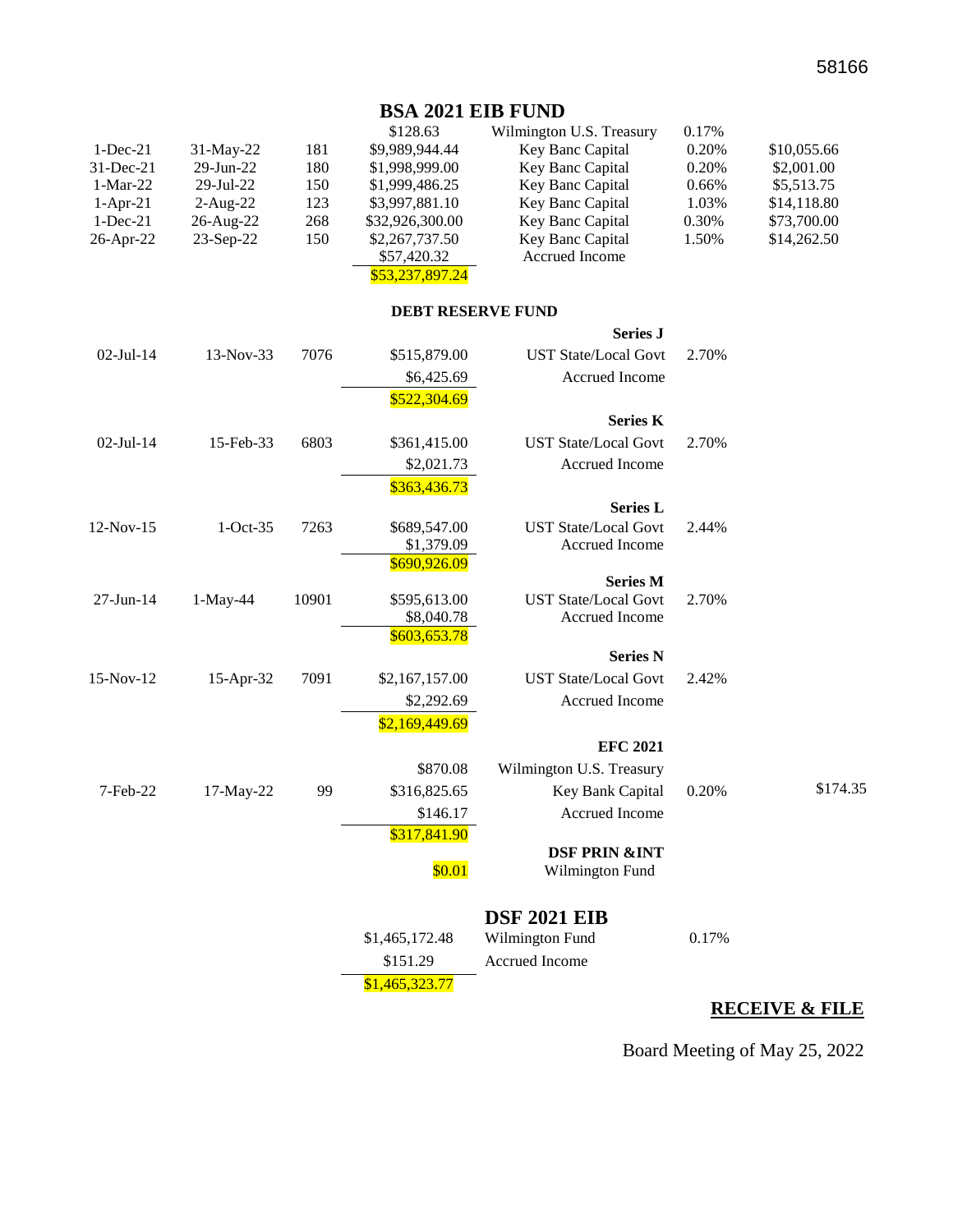#### INFORMATIVE: REALLOCATION OF FUNDS

The following budgetary transfers have been made to cover unforeseen shortages. These transfers do not change the total amount of the Buffalo Sewer Authority's operating budget.

### *Wastewater Treatment Plant*

| 4/13/2022 | 00460105                           | $-$1,380.00$    | 00530107                            | \$1,380.00  |
|-----------|------------------------------------|-----------------|-------------------------------------|-------------|
|           | <b>KELX</b> Equipment              |                 | <b>HAM DR FLT Equipment</b>         |             |
|           | Maintenance                        |                 |                                     |             |
| 4/21/2022 | 00380107                           | $-$ \$21,860.00 | 00380105                            | \$21,860.00 |
|           | INCIN. Mach. and Equip.            |                 | <b>INCIN Equip.</b> and Maintenance |             |
| 4/21/2022 | 00460105                           | $-$ \$31,300.00 | 00520105                            | \$31,300.00 |
|           | <b>KELX Equipment Maintenance</b>  |                 | <b>MAIN Equipment Maintenance</b>   |             |
| 4/28/2022 | 00200106                           | $-$ \$5,579.00  | 00200103                            | \$5,579.00  |
|           | <b>PLAN Non Professional</b>       |                 | Plan Telephone                      |             |
| 5/4/2022  | 00400105                           | $-$ \$3,866.00  | 00230105                            | \$3,866.00  |
|           | <b>South Equipment Maintenance</b> |                 | <b>GRIT Equipment Maintenance</b>   |             |
| 5/4/2022  | 00400105                           | $-$ \$3,385.00  | 00530105                            | \$3,385.00  |
|           | <b>South Equipment Maintenance</b> |                 | <b>YARD Equipment Maintenance</b>   |             |
| 5/4/2022  | 00400105                           | $-$1,869.81$    | 00520105                            | \$1,869.81  |
|           | <b>South Equipment Maintenance</b> |                 | <b>MAIN Building Materials</b>      |             |

#### *Sewer Maintenance Division*

| 4/20/2022 | 00650103                     | $-$10,000.00$   | 00660105                               | \$10,000.00 |
|-----------|------------------------------|-----------------|----------------------------------------|-------------|
|           | <b>SWRM Gas</b>              |                 | <b>SWRR Road and Highway</b>           |             |
| 4/21/2022 | 00660106                     | $-$1,200.00$    | 00660105                               | \$1,200.00  |
|           | <b>SWRR Refuse Disposal</b>  |                 | <b>SWRR Small Tools</b>                |             |
| 4/25/2022 | 00660106                     | $-$ \$23,585.00 | 00700106                               | \$23,585.00 |
|           | <b>ENG</b> Engineer and Tech |                 | <b>Engineer and Technical Services</b> |             |
| 5/4/2022  | 00660106                     | $-$15,000.00$   | 00660105                               | \$15,000.00 |
|           | <b>SWRR Refuse Disposal</b>  |                 | <b>SWRR Road and Highway</b>           |             |

#### **RECEIVE & FILE**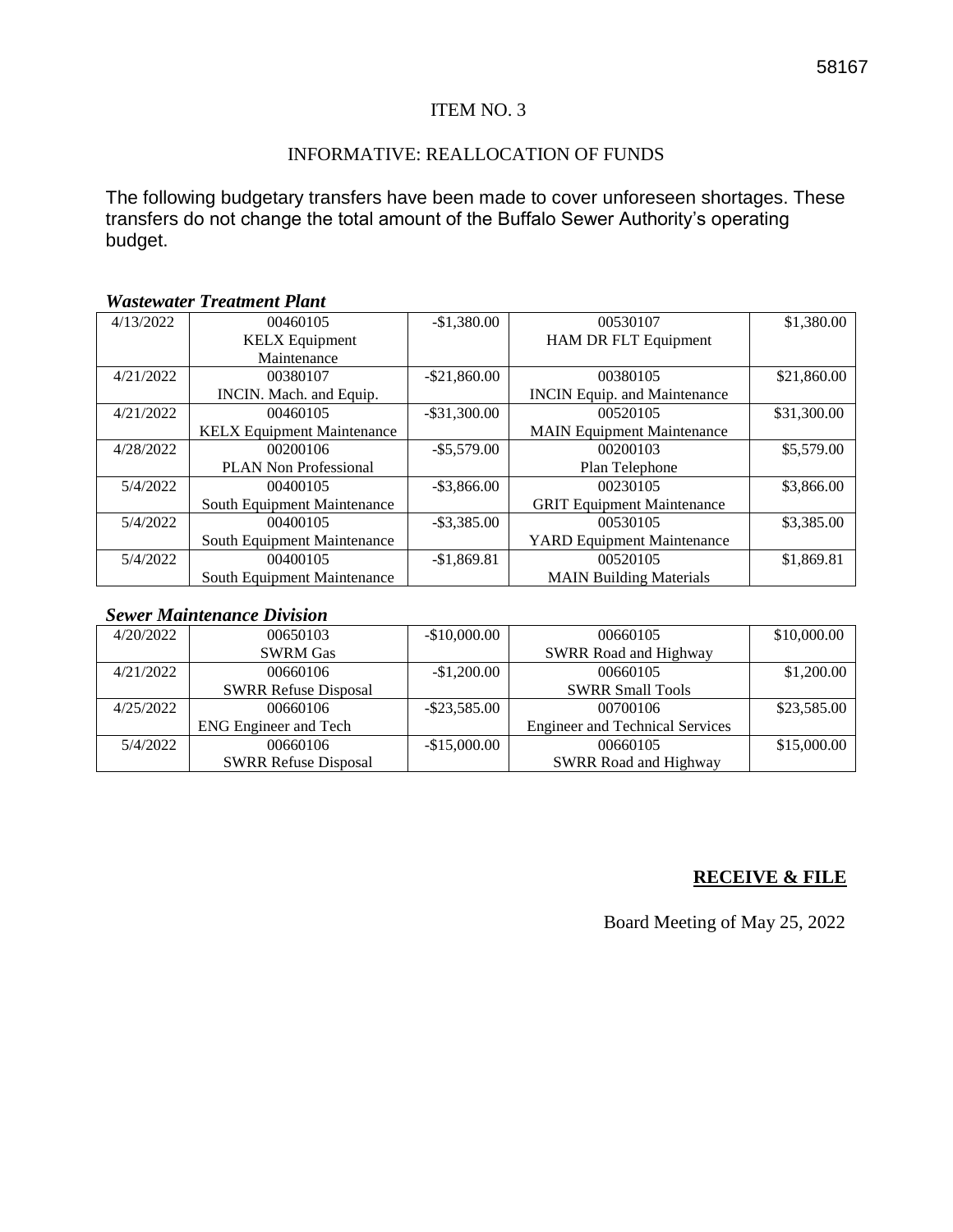#### **PAYMENT FROM JUDGMENT AND CLAIMS**

WHEREAS: Board approval is required for charges made against the Buffalo Sewer Authority's current budget for services and/or materials received during a prior fiscal year; and

WHEREAS: The following services were received during a prior fiscal year charge to the 2020-2021 budget account no. 00800108-480214:

| <b>VENDOR</b> | <b>INVOICE</b> | <b>AMOUNT</b> |
|---------------|----------------|---------------|
| Polydyne Inc. | 1556289        | \$7,728.00    |
| : and         |                |               |

WHEREAS: The Executive Secretary and staff recommend the above payment from the Judgment and Claims account.

NOW THEREFORE

BE IT RESOLVED: That the Board of the Buffalo Sewer Authority hereby approves the above payments from the Judgment and Claims account.

| <b>MOTION TO</b> | <b>APPROVE</b>       |  |
|------------------|----------------------|--|
| <b>MADE BY</b>   | <b>MRS. PETRUCCI</b> |  |
| $2^{ND}$ BY      | <b>MR. ROOSEVELT</b> |  |
| <b>AYES</b>      | <b>NOES</b>          |  |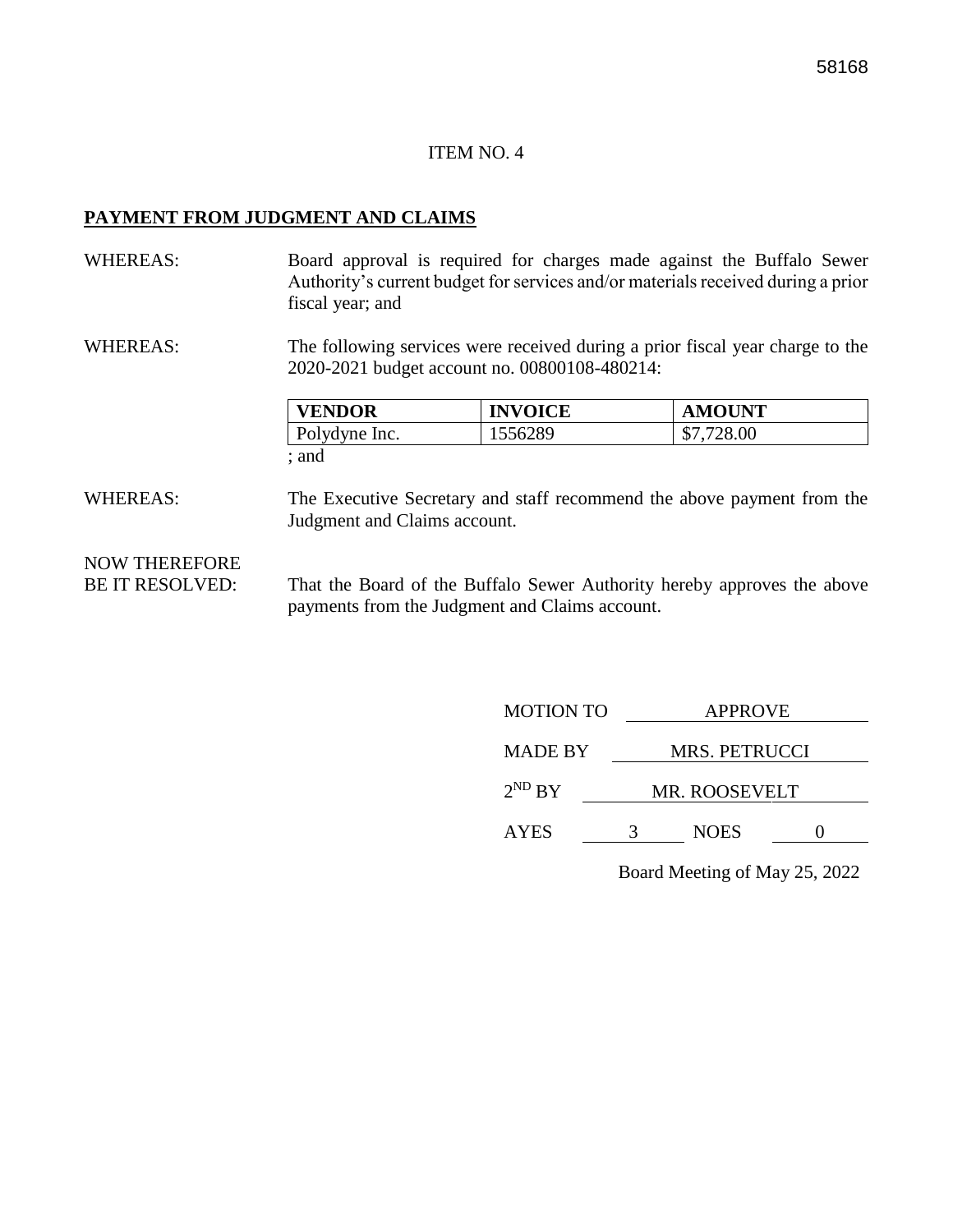#### **ADOPTION OF AMENDED "FINAL SCHEDULE OF SEWER RENTS AND OTHER CHARGES FOR 2022-2023"**

| <b>WHEREAS:</b>                                | The Buffalo Sewer Authority, in the meeting of April 6, 2022, adopted a<br>proposed "Schedule of Sewer Rents and Other Charges for 2022-2023" and<br>authorized the publication of this notice, commencing April 15, 2022, once a<br>week for three (3) consecutive weeks, in the City Record and Buffalo News;<br>and |
|------------------------------------------------|------------------------------------------------------------------------------------------------------------------------------------------------------------------------------------------------------------------------------------------------------------------------------------------------------------------------|
| <b>WHEREAS:</b>                                | The thirty-day period for inspection of the Schedule, and the filing of, has now<br>expired; and                                                                                                                                                                                                                       |
| <b>WHEREAS:</b>                                | No protests were filed; and                                                                                                                                                                                                                                                                                            |
| <b>WHEREAS:</b>                                | It is now in order to adopt the "Final Schedule of Sewer Rents and Other<br>Charges for 2022-2023"; and                                                                                                                                                                                                                |
| <b>WHEREAS:</b>                                | The proposed "Schedule of Sewer Rents and Other Charges for 2022-2023"<br>includes no increases to sewer rents based on the assessed value of property.<br>The levy of sewer rents based on assessed value remains unchanged from the<br>previous year at $$12,050,000$ ; and                                          |
| <b>WHEREAS:</b>                                | The proposed "Schedule of Sewer Rents and Other Charges for 2022-2023"<br>also includes no increases to sewer rents based on the use of water. Metered<br>accounts will continue to be charged \$11.09 per thousand cubic feet of water<br>used, and there will be no increases to the charges on flat rate accounts.  |
| <b>NOW THEREFORE</b><br><b>BE IT RESOLVED:</b> | That the Board of the Buffalo Sewer Authority hereby adopts the "Final"<br>Schedule of Sewer Rents and Other Charges for 2022-2023".                                                                                                                                                                                   |

| <b>MOTION TO</b> | <b>APPROVE</b> |                      |  |  |
|------------------|----------------|----------------------|--|--|
| <b>MADE BY</b>   |                | <b>MRS. PETRUCCI</b> |  |  |
| $2^{ND}$ BY      | MR. ROOSEVELT  |                      |  |  |
| <b>AYES</b>      | 3              | <b>NOES</b>          |  |  |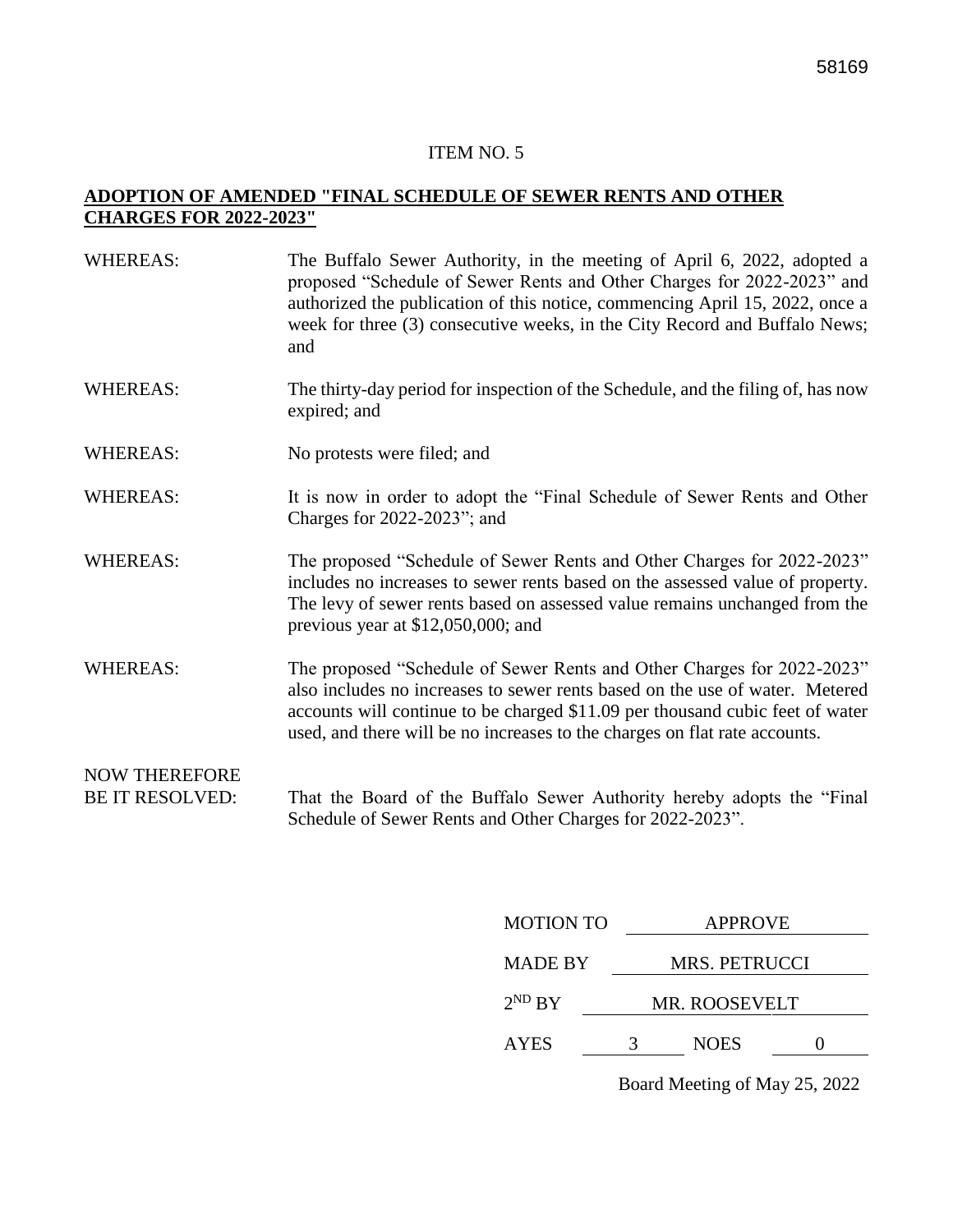#### **POST-ISSUANCE PROCEDURES MANUAL FOR TAX-EXEMPT BONDS**

- WHEREAS: On June 16, 2021, the Buffalo Sewer Authority issued Sewer System Environmental Impact Revenue Bonds, Series 2021 (Green Bonds), in the aggregate principal amount of \$49,160,000.00 (the "Series 2021 Green Bonds"); and
- WHEREAS: Under existing law, interest on the Series 2021 Green Bonds is excluded from gross income for federal and New York State income tax purposes; and
- WHEREAS: The Post-Issuance Procedures Manual (Attachment B) is intended to provide procedures for compliance with the requirements of the Internal Revenue Code of 1986, as amended, and applicable United States Treasury Regulations necessary to maintain the tax exemption of the interest on bonds or other obligations issued by and for the benefit of the Authority; and
- WHEREAS: The Post-Issuance Procedures Manual requires the designation of a Compliance Officer, who is responsible to keep all records required to be kept, and to assure that all actions required under these Procedures be taken; and

# NOW THEREFORE

BE IT RESOLVED: That the Board of the Buffalo Sewer Authority hereby approves The Post-Issuance Procedures Manual (Attachment B) and designates the Executive Secretary as the Compliance Officer.

| <b>MOTION TO</b> | <b>APPROVE</b>       |             |  |  |
|------------------|----------------------|-------------|--|--|
| <b>MADE BY</b>   | MR. ROOSEVELT        |             |  |  |
| $2^{ND} BY$      | <b>MRS. PETRUCCI</b> |             |  |  |
| <b>AYES</b>      | 3                    | <b>NOES</b> |  |  |
|                  |                      |             |  |  |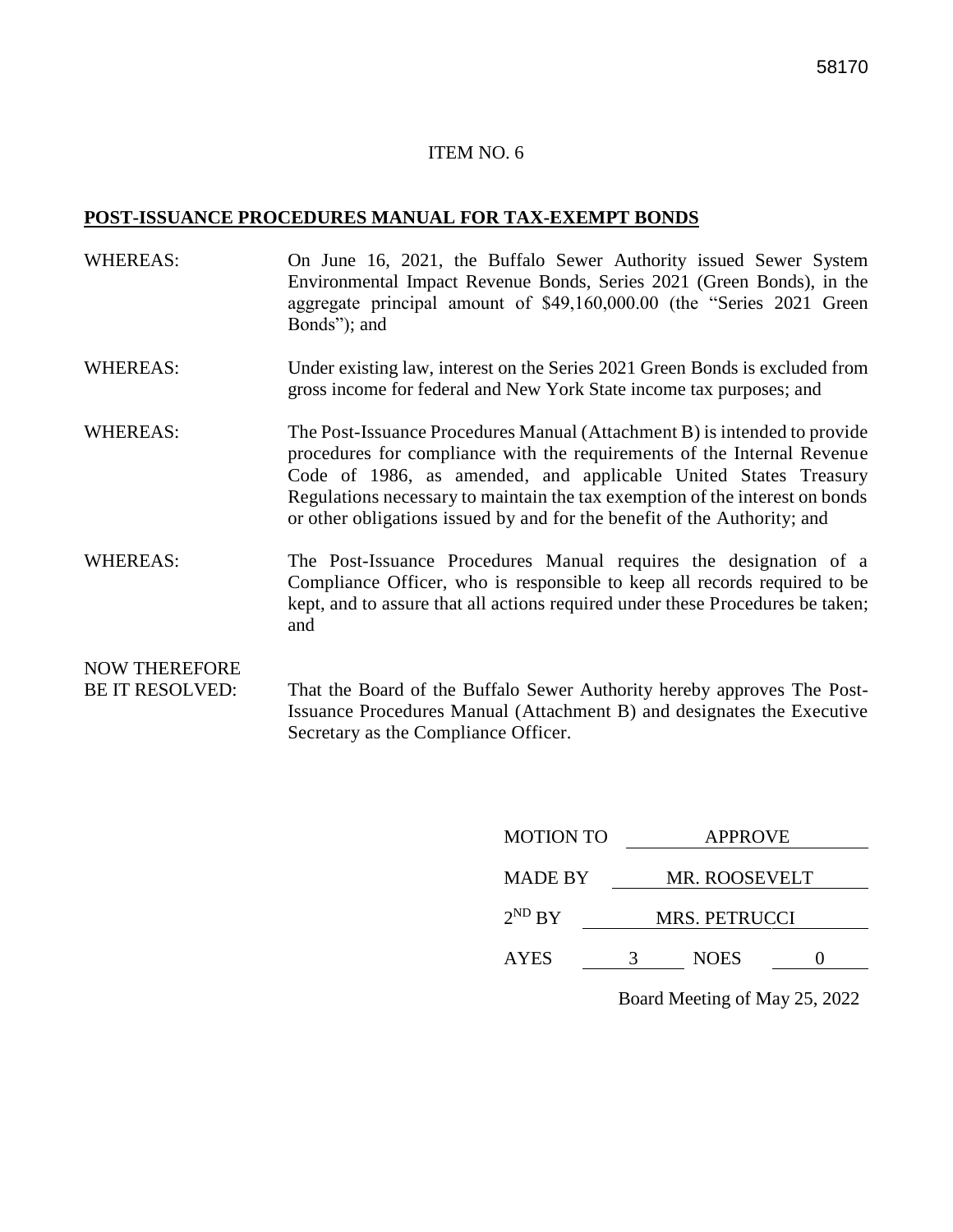#### **CONTRACT APPROVAL - AUDIT AND ACCOUNTING SERVICES**

- WHEREAS: The use of independent Certified Public Accountants is necessary in order that the Buffalo Sewer Authority submits financial statements in accordance with generally accepted auditing standards, prepares a Comprehensive Annual Financial Report for submission to the New York State Comptroller, to meet requirements of the Amended & Restated Bond Resolution, and develops accurate cost allocation schedules of operation at the Bird Island Treatment Facility; and
- WHEREAS: Drescher & Malecki LLP, Certified Public Accountants, has proposed to extend their service contract with the Buffalo Sewer Authority for accounting and auditing services for a one-year period, beginning July 1, 2022, for a fee not to exceed \$45,500.00, to prepare an accountant's certificate for a fee not to exceed \$1,000, and to prepare a cost allocation schedule for a fee not to exceed \$5,000.00. The cost for these services remains the same as last fiscal year's contract; and
- WHEREAS: The Audit Committee of the Board of Directors of the Buffalo Sewer Authority recommends renewing this contract for the fiscal year beginning July 1, 2022.

# NOW THEREFORE

BE IT RESOLVED: That the Board of the Buffalo Sewer Authority hereby authorizes the Chairman of the Audit Committee to enter into an agreement with Drescher & Malecki LLP, Certified Public Accountants, to perform the required auditing of the Buffalo Sewer Authority's affairs for a cost not to exceed \$45,500.00, to develop an accountant's certificate for a cost not to exceed \$1,000.00, and to develop the cost allocation schedule for a cost not to exceed \$5,000.00, for the period July 1, 2022 through June 30, 2023. Account no. 00110106-432001 will be charged for the financial audit and accountant's certificate. Account no. 00550106-432001 will be charged for the cost allocation schedule.

| <b>MOTION TO</b> | <b>APPROVE</b> |                      |  |  |
|------------------|----------------|----------------------|--|--|
| <b>MADE BY</b>   |                | <b>MRS. PETRUCCI</b> |  |  |
| $2^{ND} BY$      | MR. ROOSEVELT  |                      |  |  |
| <b>AYES</b>      | 3              | <b>NOES</b>          |  |  |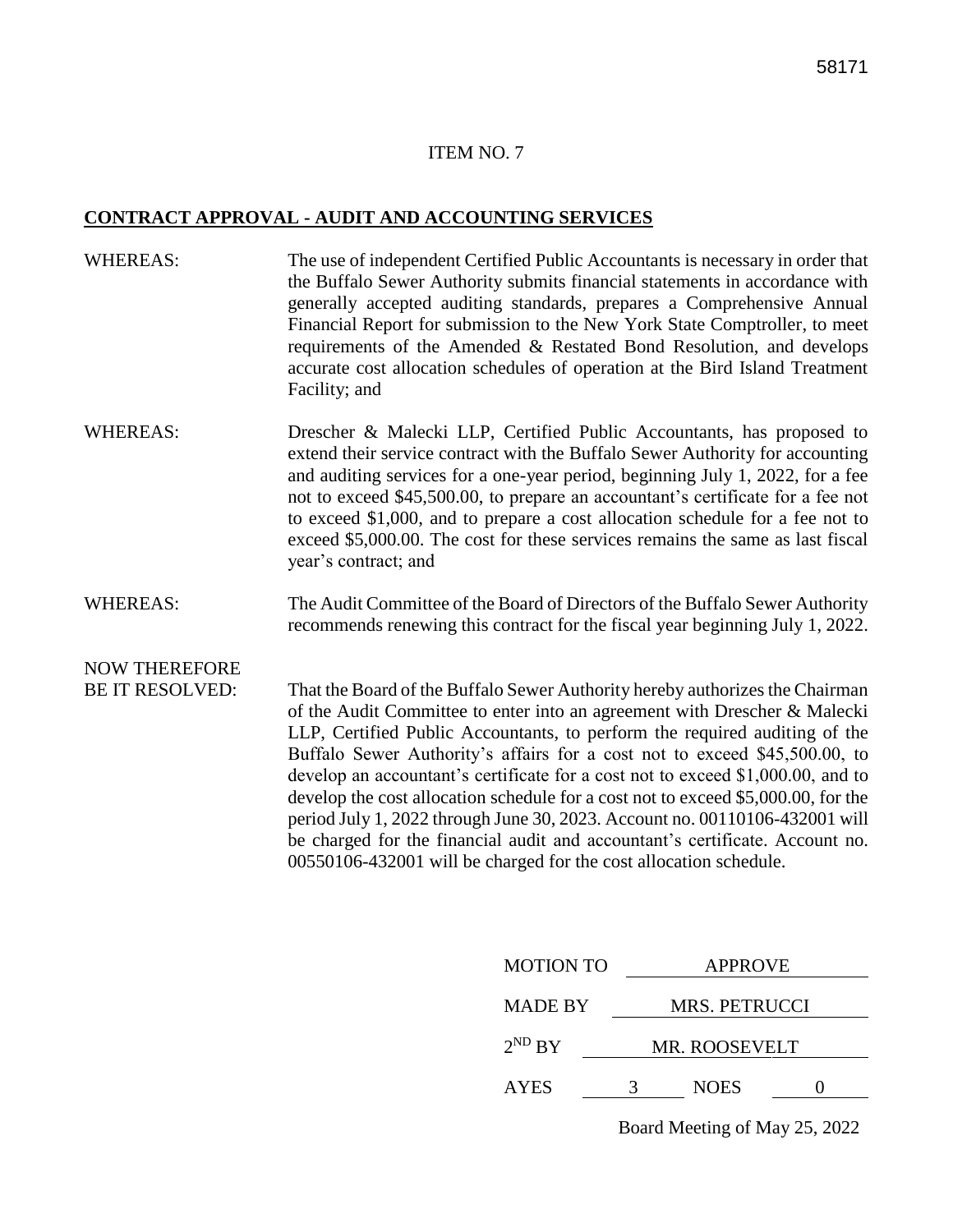#### **CONTRACT APPROVAL - LEGAL SERVICES**

WHEREAS: The Buffalo Sewer Authority has many complex regulatory, enforcement, and environmental matters that require the skills of a specialized attorney; and

#### WHEREAS: Charles C. Martorana, of Barclay Damon, LLP, has extensive expertise in these areas; and

- WHEREAS: Barclay Damon, LLP, has historically represented the Buffalo Sewer Authority in these areas as well as litigation and arbitration matters as needed; and
- WHEREAS: Upon request, Barclay Damon, LLP, has submitted a proposed retainer agreement to continue to provide legal services for the Buffalo Sewer Authority. The billing rates are as follows:

| <b>Partners &amp; Counsel</b> | $\frac{1}{2}$ \$300.00 per hour |
|-------------------------------|---------------------------------|
| <b>Paralegal Services</b>     | $\frac{1}{2}$ \$190.00 per hour |
| ; and                         |                                 |

WHEREAS: The General Manager, General Counsel, Executive Secretary and staff recommend approval to retain Barclay Damon, LLP, for legal services on an as-needed basis for the 2022-2023 fiscal year.

# NOW THEREFORE

BE IT RESOLVED: That the Board of the Buffalo Sewer Authority hereby authorizes the General Manager to retain Barclay Damon, LLP, for legal services on an as-needed basis in an amount not to exceed \$150,000.00 for the period July 1, 2022 through June 30, 2023. Expenses for these services will be charged to account no. 00550106-432003.

| <b>MOTION TO</b> |   | <b>APPROVE</b>       |  |
|------------------|---|----------------------|--|
| <b>MADE BY</b>   |   | <b>MRS. PETRUCCI</b> |  |
| $2^{ND} BY$      |   | MR. ROOSEVELT        |  |
| <b>AYES</b>      | 3 | <b>NOES</b>          |  |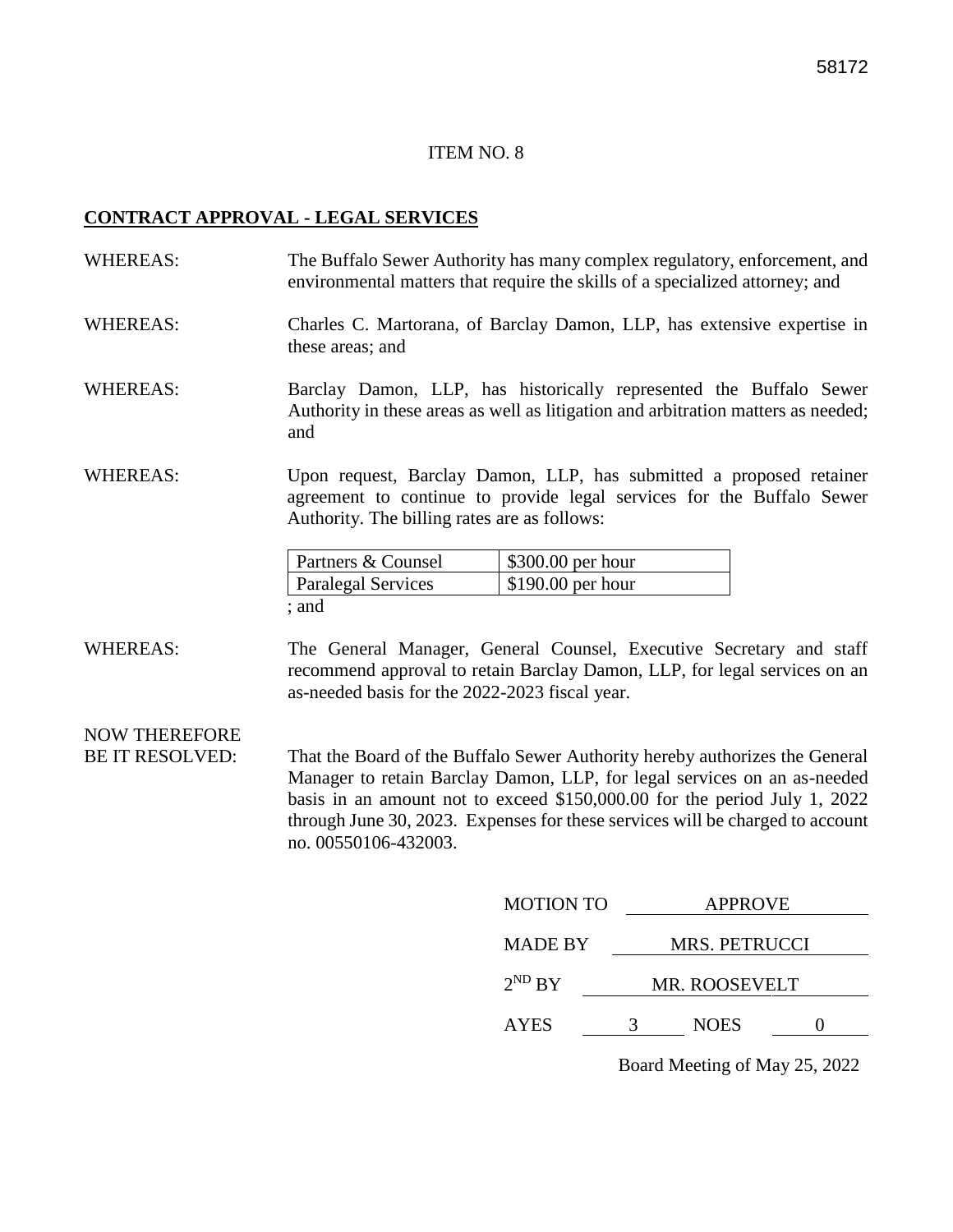#### **TRAVEL AUTHORIZATION - HENRIETTA, NY**

- WHEREAS: Vibration Institute is offering a Basic Machinery Vibrations –CAT II Prep for ISO 18436 in Henrietta, NY from June 6, 2022 through June 10, 2022; and
- WHEREAS: The Superintendent of Mechanical Maintenance and staff have determined a need for the Senior Instrument Technician and to attend the course and take the certification exam.
- WHEREAS: The training will further support the Buffalo Sewer Authority's development of a comprehensive predictive maintenance program that will include the ability to monitor, record and analyze vibration characteristics of rotating equipment throughout the facility, allowing the Authority to predict machinery component failures before it occurs, translating to significant cost savings.

# NOW THEREFORE

BE IT RESOLVED: That the Board of the Buffalo Sewer Authority hereby authorizes the Senior Instrument Technician to travel to Henrietta, NY from June 5, 2022 through June 10, 2022, to attend the Basic Machinery Vibrations – CAT II Prep for ISO 18436 and take the certification exam, at a total cost not to exceed \$3,500.00 and will be charged to account nos. 00520106-421026 and 00200104-458010.

| <b>MOTION TO</b> | <b>APPROVE</b> |                      |  |  |
|------------------|----------------|----------------------|--|--|
| <b>MADE BY</b>   |                | <b>MRS. PETRUCCI</b> |  |  |
| $2^{ND} BY$      |                | <b>MR. ROOSEVELT</b> |  |  |
| <b>AYES</b>      |                | <b>NOES</b>          |  |  |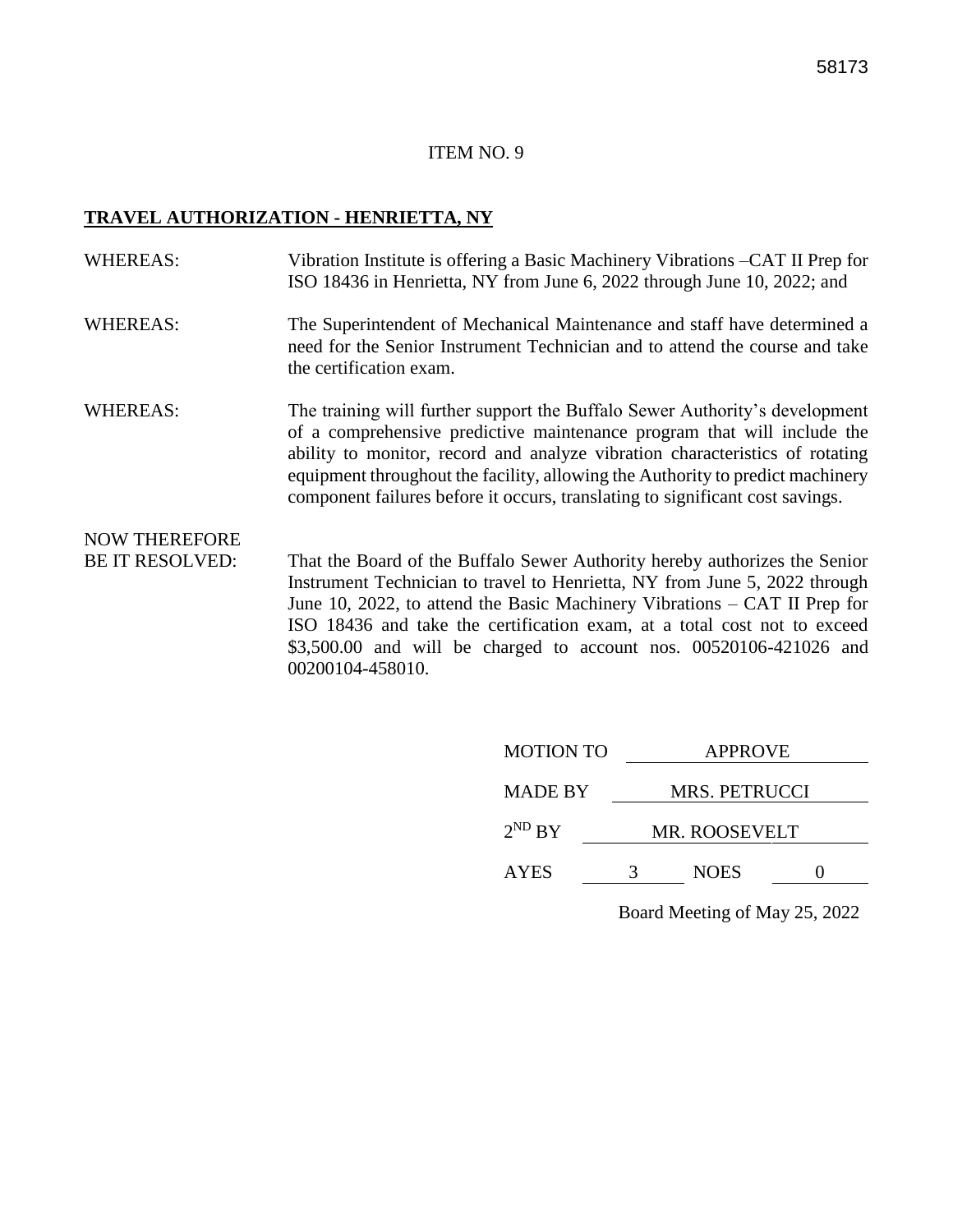# **TRAVEL AUTHORIZATION - CHICAGO, IL**

| <b>WHEREAS:</b>        | The Resilient Infrastructure for Sustainable Communities (RISC) is a cluster<br>of public and private sector professionals focused on climate resiliency via<br>delivery and finance of market-based green stormwater infrastructure across<br>the Great Lakes region; and                                                     |
|------------------------|--------------------------------------------------------------------------------------------------------------------------------------------------------------------------------------------------------------------------------------------------------------------------------------------------------------------------------|
| <b>WHEREAS:</b>        | The RISC Cluster is holding its 2022 In-Person Meeting in Chicago from June<br>8 - June 10, 2022; and                                                                                                                                                                                                                          |
| <b>WHEREAS:</b>        | The GIS Specialist II serves as a member, representing Buffalo Sewer, in the<br>RISC Cluster and needs to remain up to date on green stormwater<br>infrastructure development, use of new models for project delivery, and equity<br>considerations for project planning; and                                                  |
| <b>WHEREAS:</b>        | The General Manager and Principal Sanitary Engineer recommend that the<br>GIS Specialist II attends the 2022 In-Person Meeting.                                                                                                                                                                                                |
| <b>NOW THEREFORE</b>   |                                                                                                                                                                                                                                                                                                                                |
| <b>BE IT RESOLVED:</b> | That the Board of the Buffalo Sewer Authority hereby authorizes the GIS<br>Specialist II to travel to Chicago, IL from June 8 - June 10, 2022, to attend the<br>2022 In-Person Meeting. Meals, hotel, and travel are anticipated to be covered<br>by the RISC Cluster. Expenses for any ancillary costs not exceeding \$500.00 |

will be charged to account nos. 00600104-458010 and 00600104-458012.

| <b>MOTION TO</b> |   | <b>APPROVE</b>                |  |  |  |
|------------------|---|-------------------------------|--|--|--|
| <b>MADE BY</b>   |   | <b>MRS. PETRUCCI</b>          |  |  |  |
| $2^{ND} BY$      |   | MR. ROOSEVELT                 |  |  |  |
| <b>AYES</b>      | 3 | <b>NOES</b>                   |  |  |  |
|                  |   | Board Meeting of May 25, 2022 |  |  |  |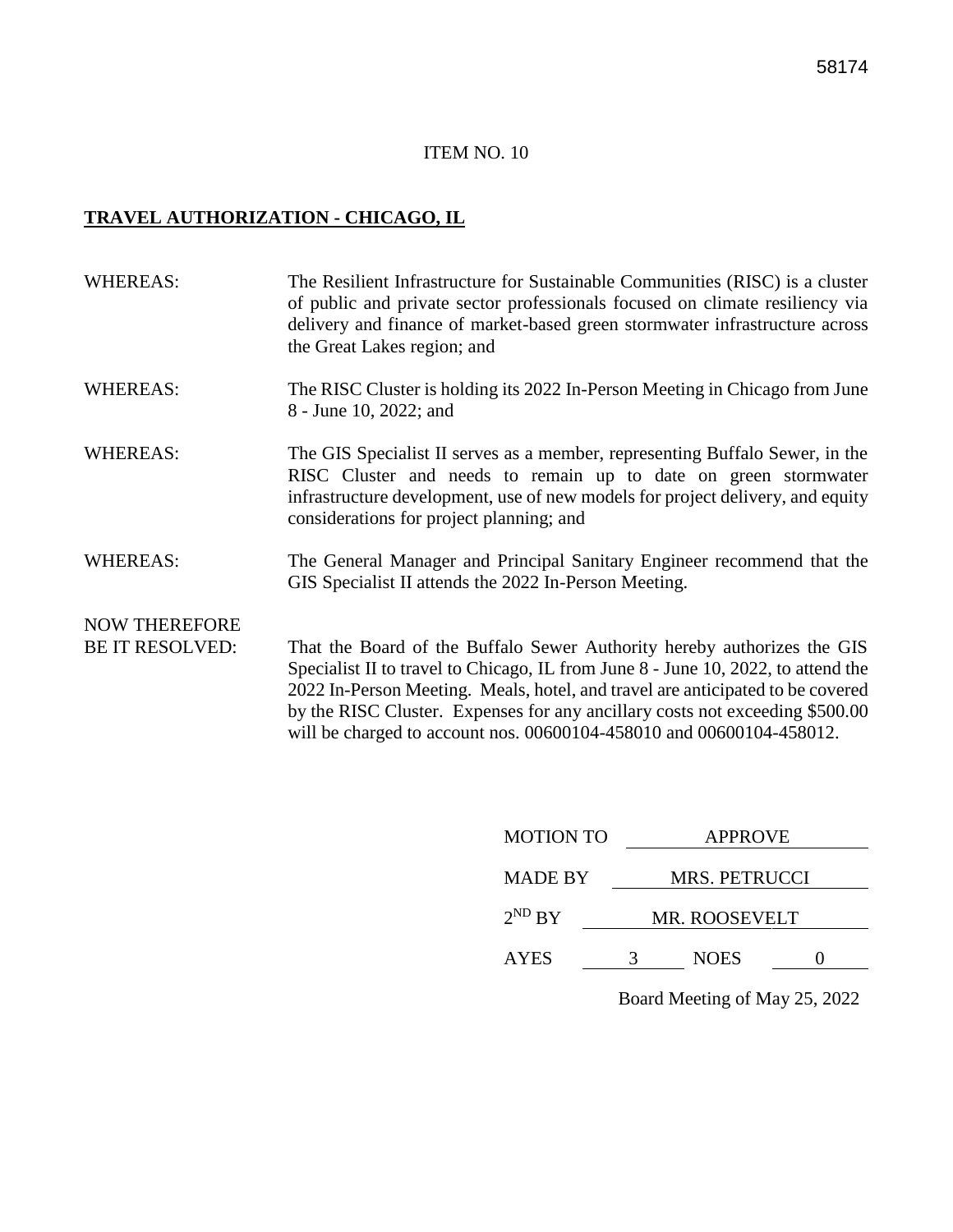#### **TRAVEL AUTHORIZATION - SCHENECTADY, NEW YORK**

- WHEREAS: The New York Water Environmental Association (NYWEA) is holding its Board of Directors meeting on July 13, 2022, in Schenectady, New York; and
- WHEREAS: NYWEA serves as the leading technical association for water quality professionals dedicated to preserving and enhancing our water resources; and
- WHEREAS: The Principal Sanitary Engineer serves on the Board of Directors for NYWEA representing the Buffalo Sewer Authority and as WEF Delegate and the Shift Superintendent serves on the Board of Directors for NYWEA representing the Buffalo Sewer Authority and Technical Committees and are expected to attend appropriate governance meetings.

NOW THEREFORE

BE IT RESOLVED: That the Board of the Buffalo Sewer Authority hereby authorizes the Principal Sanitary Engineer and Shift Superintendent to travel to Albany, New York, from July 12, 2022 – July 13, 2022, to attend NYWEA's Board of Directors meeting in Schenectady, NY, for a total cost not to exceed \$1,000.00. Account nos. 00600104-458010 and 00200104-458010 will be charged for this travel.

| <b>MOTION TO</b> | <b>APPROVE</b>       |               |  |  |
|------------------|----------------------|---------------|--|--|
| <b>MADE BY</b>   |                      | MR. ROOSEVELT |  |  |
| $2^{ND} BY$      | <b>MRS. PETRUCCI</b> |               |  |  |
| <b>AYES</b>      | 3                    | <b>NOES</b>   |  |  |
|                  |                      |               |  |  |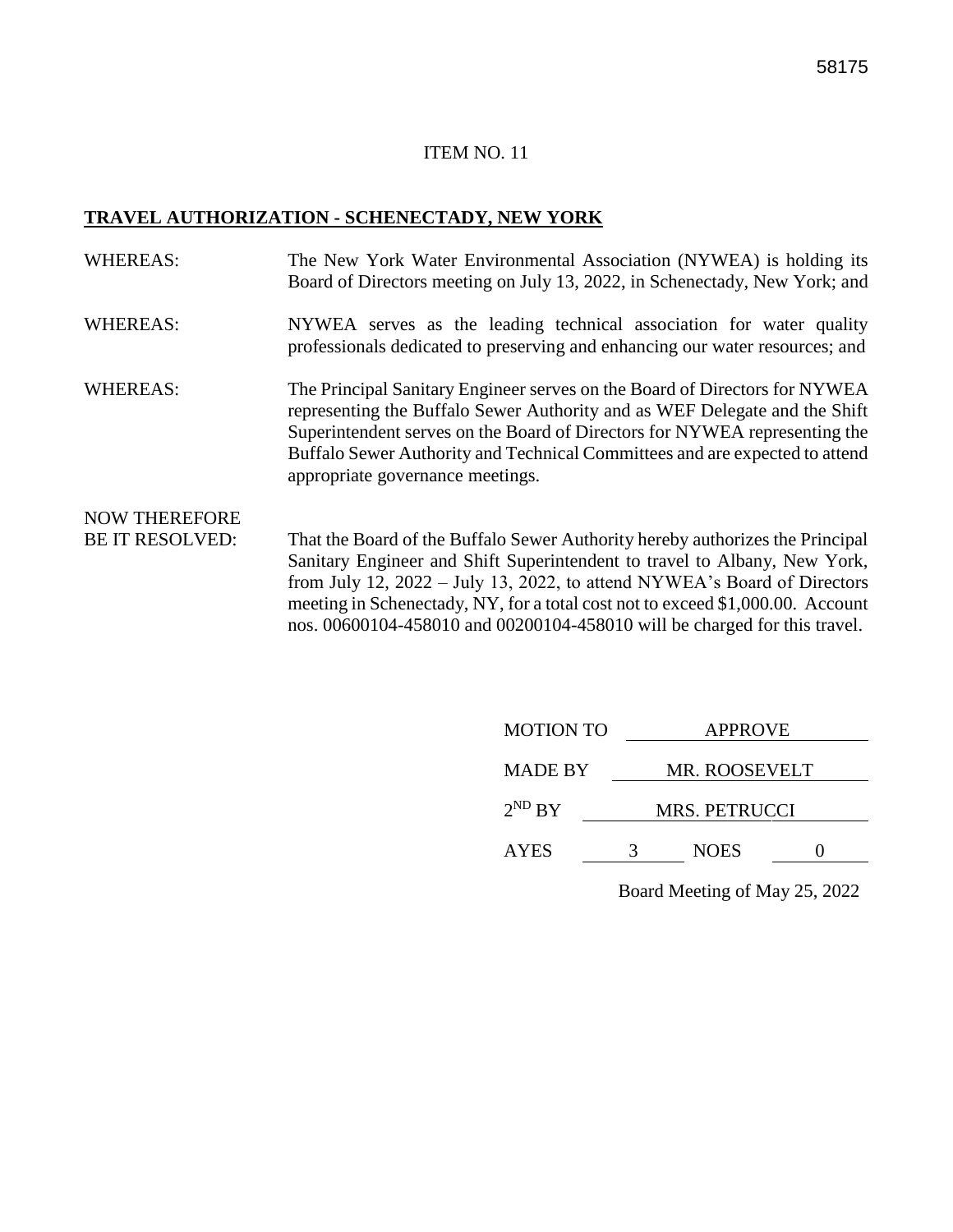#### **TRAVEL AUTHORIZATION - WATERTOWN, NY**

- WHEREAS: The 2022 Installation Full-Scale Exercise; scenario regional Derecho storm response/recovery, will be held July 19, 2022 to July 20, 2022, in Watertown, NY; and
- WHEREAS: The Superintendent of Mechanical Maintenance and General Manager recommend the Safety Officer, Louis Perfetto attend this exercise; and
- WHEREAS: The Exercise Training Objectives include prioritizing disaster recovery efforts based on mission assurance and implement Commander's Recovery Priorities through Recovery Working Group short, intermediate, and long-term plans, etc.; and

# NOW THEREFORE

BE IT RESOLVED: That the Board of the Buffalo Sewer Authority hereby authorizes travel from July 19, 2022 to July 20, 2022 for the Safety Officer to attend the 2022 Installation Full-Scale Exercise in Watertown, NY, at a total cost not to exceed \$625.00. Funds are available in account no. 00200104-458010.

| <b>MOTION TO</b> | <b>APPROVE</b> |                      |  |  |
|------------------|----------------|----------------------|--|--|
| <b>MADE BY</b>   |                | <b>MRS. PETRUCCI</b> |  |  |
| $2^{ND} BY$      | MR. ROOSEVELT  |                      |  |  |
| <b>AYES</b>      |                | <b>NOES</b>          |  |  |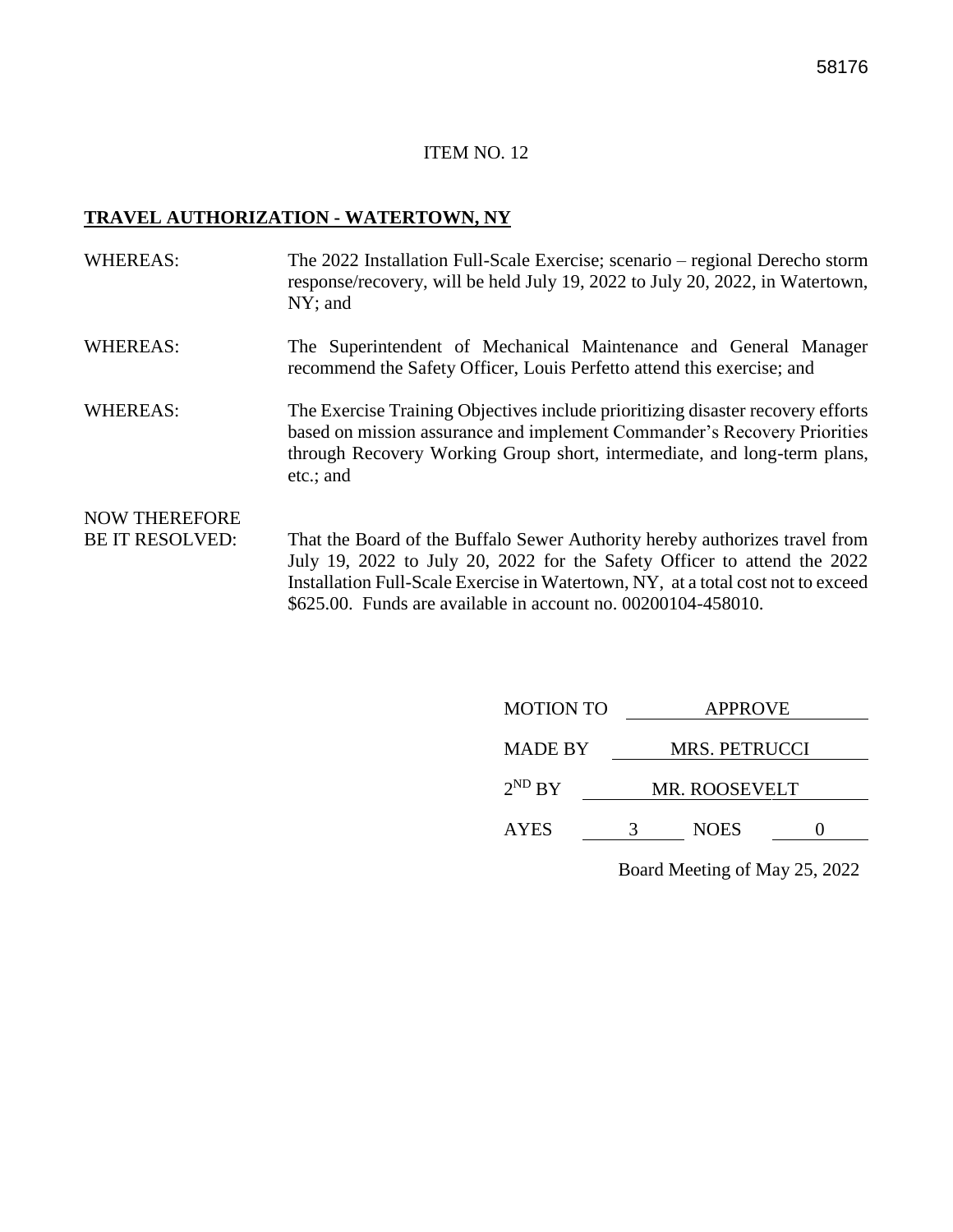# **AUTHORIZATION TO ENTER INTO AGREEMENT WITH KOESTER ASSOCIATES, INC.**

| The Board of the Buffalo Sewer Authority authorized the installation of a fine<br>bubble diffusion system on 16 aeration tanks at the Bird Island Treatment<br>Facility in 1995. Sanitaire, the original equipment manufacturer of the diffuser<br>and the holder of the patent on the gas cleaning procedure, recommends annual<br>gas cleaning of the diffuser elements; and |
|--------------------------------------------------------------------------------------------------------------------------------------------------------------------------------------------------------------------------------------------------------------------------------------------------------------------------------------------------------------------------------|
| Performance reports have proven that the continued cleaning and maintenance<br>of these diffusers lowers electrical usage and improves oxygen-transfer<br>efficiency; and                                                                                                                                                                                                      |
| The annual cleaning was last performed in June 2021 and plant staff<br>recommend that annual cleaning of the aeration tank diffusers be approved at<br>this time; and                                                                                                                                                                                                          |
| Koester Associates, Inc., a representative of Sanitaire has submitted a quote in<br>the amount of \$58,772.10 for the cleaning of 6 aeration tanks. The quote<br>includes labor and chemicals; and                                                                                                                                                                             |
| The Treatment Plant Superintendent and staff recommend accepting the quote<br>from Koester Associates, Inc., for the cleaning of 6 aeration tanks, including<br>labor chemicals, at a total cost not to exceed \$58,772.10.                                                                                                                                                    |
|                                                                                                                                                                                                                                                                                                                                                                                |
| That the Board of the Buffalo Sewer Authority hereby authorizes the General<br>Manager to enter into and execute an agreement with Koester Associates, Inc.,<br>for the annual cleaning of 6 aeration tank diffusers at a total cost not to exceed<br>\$58,772.10. Expenses for this agreement will be charged to account no.<br>00290106-443301.                              |
|                                                                                                                                                                                                                                                                                                                                                                                |

| <b>MOTION TO</b> | <b>APPROVE</b>       |               |  |  |
|------------------|----------------------|---------------|--|--|
| <b>MADE BY</b>   |                      | MR. ROOSEVELT |  |  |
| $2^{ND}$ BY      | <b>MRS. PETRUCCI</b> |               |  |  |
| <b>AYES</b>      | 3                    | <b>NOES</b>   |  |  |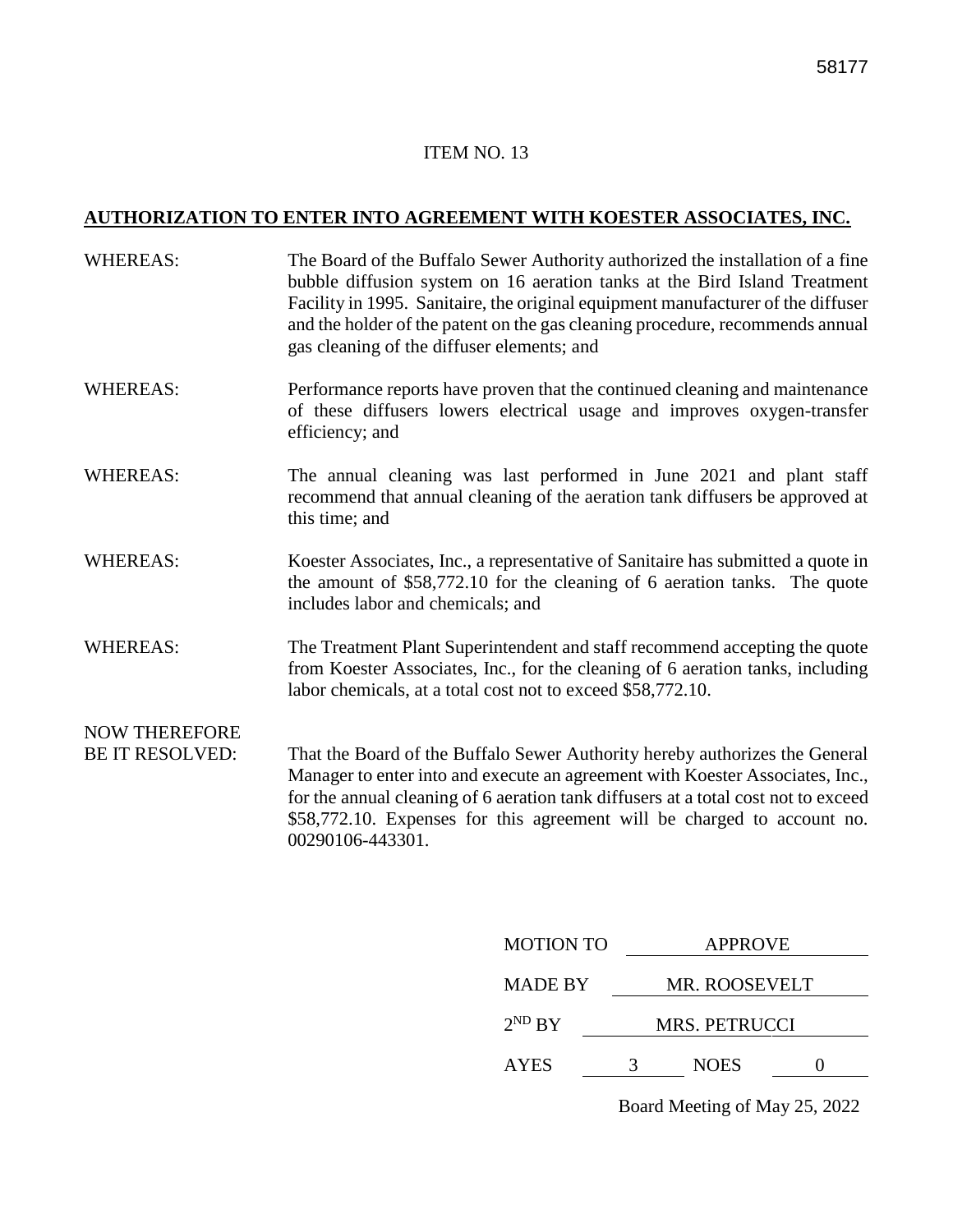#### **REPORT ON BIDS RECEIVED-IN-PLANT HIGH PRESSURE STEAM SYSTEM MAINTENANCE SERVICES**

WHEREAS: Formal bids were advertised and solicited for In-Plant High Pressure Steam System Maintenance Services at the Bird Island Treatment Facility. The following bids were received and opened by the Buffalo Sewer Authority on May 3, 2022:

| <b>VENDOR</b>  |                                         | <b>DV</b> Brown | <b>Quackenbush</b> | <b>JW</b> Danforth | Mollenberg-<br><b>Betz</b> |
|----------------|-----------------------------------------|-----------------|--------------------|--------------------|----------------------------|
| A.             | <b>LABOR COST</b>                       | \$625,210.00    | \$486,400.00       | \$586,120.00       | <b>No Bid</b>              |
| <b>B.</b>      | <b>EQUIPMENT RENTAL</b><br><b>COSTS</b> | \$3,790.00      | \$2,300.00         | \$6,743.00         |                            |
| $\mathbf{C}$ . | <b>PART/MATERIALS</b>                   | \$46,000.00     | \$44,000.00        | \$46,000.00        |                            |
|                | Percent Mark-Up over                    | 15%             | 10%                | 15%                |                            |
|                | costs                                   |                 |                    |                    |                            |
| D.             | <b>SUBCONTRACTOR</b><br><b>MARK-UP</b>  | \$44,000.00     | \$44,000.00        | \$46,000.00        |                            |
|                | Percent Mark-Up over                    | 10%             | 10%                | 15%                |                            |
|                | costs                                   |                 |                    |                    |                            |
| Е.             | <b>GRAND TOTAL</b>                      | \$719,000.00    | \$576,700.00       | \$684,863.00       | \$0.00                     |
|                | $(A+B+C+D)$                             |                 |                    |                    |                            |
|                |                                         |                 |                    |                    |                            |

; and

WHEREAS: The Treatment Plant Superintendent and staff reviewed the quotes received and recommend the services be awarded to the low bidder, Quackenbush, at a total cost not to exceed \$576,700.00; and

WHEREAS: Board approval is required on purchases over \$35,000.00.

NOW THEREFORE

BE IT RESOLVED: That the Board of the Buffalo Sewer Authority hereby authorizes the General Manager to enter into and execute a contract for In-Plant High Pressure Steam System Maintenance Services with Quackenbush, in the amount of \$576,700.00. This service will be charged to account no. 00380106-443421.

| <b>MOTION TO</b> | <b>APPROVE</b>       |  |  |  |
|------------------|----------------------|--|--|--|
| <b>MADE BY</b>   | <b>MRS. PETRUCCI</b> |  |  |  |
| $2^{ND} BY$      | <b>MR. ROOSEVELT</b> |  |  |  |
| <b>AYES</b>      | <b>NOES</b>          |  |  |  |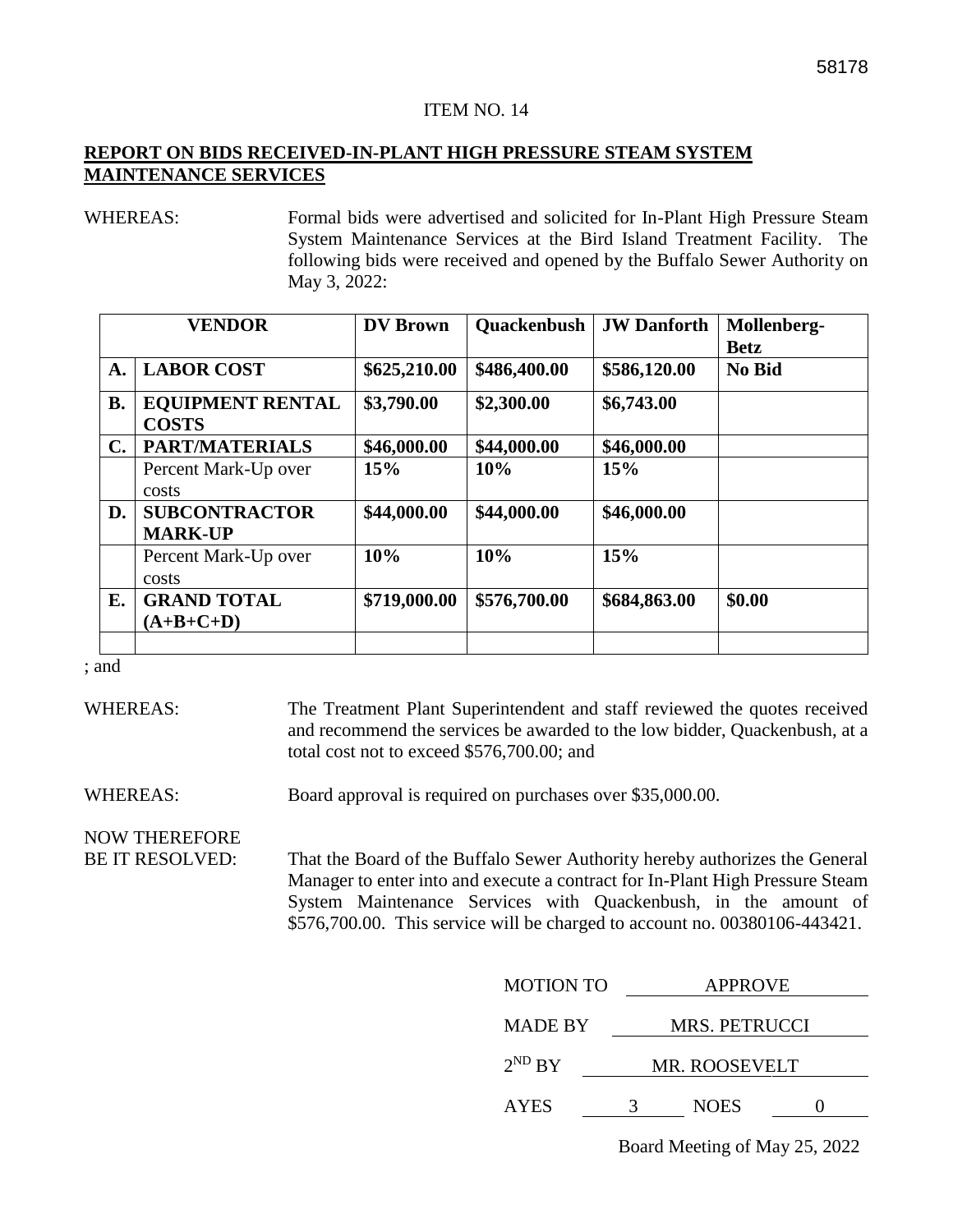#### **EXTENSION OF THE CONTRACT FOR REMOVAL AND DISPOSAL OF MISCELLANEOUS CONSTRUCTION DEBRIS**

| <b>WHEREAS:</b>        | On May 26, 2021, the Board of the Buffalo Sewer Authority awarded a<br>contract to Waste Management of New York, LLC for the removal and<br>disposal of miscellaneous construction debris for a one-year period, July 1,<br>2021 through June 30, 2022, with an option to renew for four (4) one-year<br>periods, at an annual cost not to exceed \$118,000.00; and |
|------------------------|---------------------------------------------------------------------------------------------------------------------------------------------------------------------------------------------------------------------------------------------------------------------------------------------------------------------------------------------------------------------|
| <b>WHEREAS:</b>        | Waste Management of New York, LLC has agreed to extend this contract for<br>one (1) additional year under the same terms and conditions for the fiscal year<br>2022-2023; and                                                                                                                                                                                       |
| <b>WHEREAS:</b>        | The Director of Sewer Maintenance and staff recommend this extension at a<br>total cost not to exceed \$118,000.00.                                                                                                                                                                                                                                                 |
| <b>NOW THEREFORE</b>   |                                                                                                                                                                                                                                                                                                                                                                     |
| <b>BE IT RESOLVED:</b> | That the Board of the Buffalo Sewer Authority hereby authorizes the General<br>Manager to renew the contract with Waste Management of New York LLC,<br>for removal and disposal of miscellaneous construction debris for the period                                                                                                                                 |

July 1, 2022 to June 30, 2023, at a total cost not to exceed \$118,000.00. Expenses for this contract will be charged to account no. 00660106-442100.

| <b>MOTION TO</b> | <b>APPROVE</b> |  |  |  |
|------------------|----------------|--|--|--|
| <b>MADE BY</b>   | MRS. PETRUCCI  |  |  |  |
| $2^{ND} BY$      | MR. ROOSEVELT  |  |  |  |
| <b>AYES</b>      | <b>NOES</b>    |  |  |  |
|                  |                |  |  |  |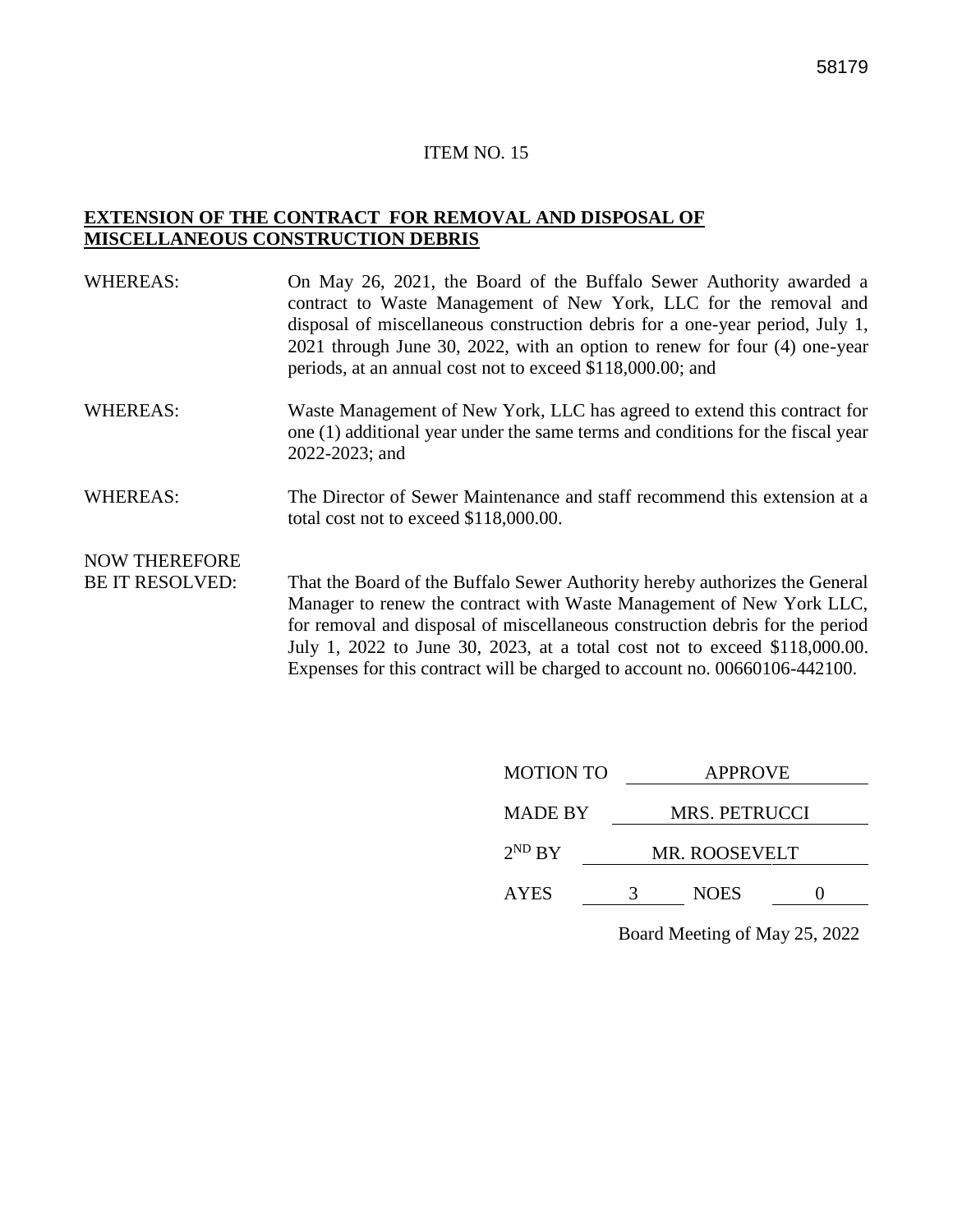#### **AUTHORIZATION FOR CHANGE ORDER TO BLANKET ORDER NO. 22200029 FOR DISPOSAL OF CONSTRUCTION DEBRIS**

- WHEREAS: On May 26, 2021, the Board of the Buffalo Sewer Authority authorized a contract with Waste Management of NY LLC, for the removal and disposal of miscellaneous construction debris at a unit cost of \$59.00 per ton, up to a maximum amount of \$118,000.00 for the period July 1, 2021 through June 30, 2022; and
- WHEREAS: Blanket Order No. 22200029 was established for these services: and
- WHEREAS: Due to an increase in emergency repair jobs, it is necessary to increase the maximum amount allowed for these services by \$30,000.00, making the total cost not to exceed \$148,000.00 for fiscal year 2021-2022; and

# NOW THEREFORE

BE IT RESOLVED: That the Board of the Buffalo Sewer Authority hereby authorizes a change order in the amount of \$30,000.00 to Blanket Order No. 22200029 for the removal and disposal of miscellaneous construction debris provided by Waste Management of NY LLC, for a total cost not to exceed \$148,000.00, through June 30, 2022. Expenses for this contract will be charged to account no. 00690106-442100.

| <b>MOTION TO</b> |   | <b>APPROVE</b>       |  |  |  |
|------------------|---|----------------------|--|--|--|
| <b>MADE BY</b>   |   | <b>MRS. PETRUCCI</b> |  |  |  |
| $2^{ND} BY$      |   | MR. ROOSEVELT        |  |  |  |
| <b>AYES</b>      | 3 | <b>NOES</b>          |  |  |  |
|                  |   |                      |  |  |  |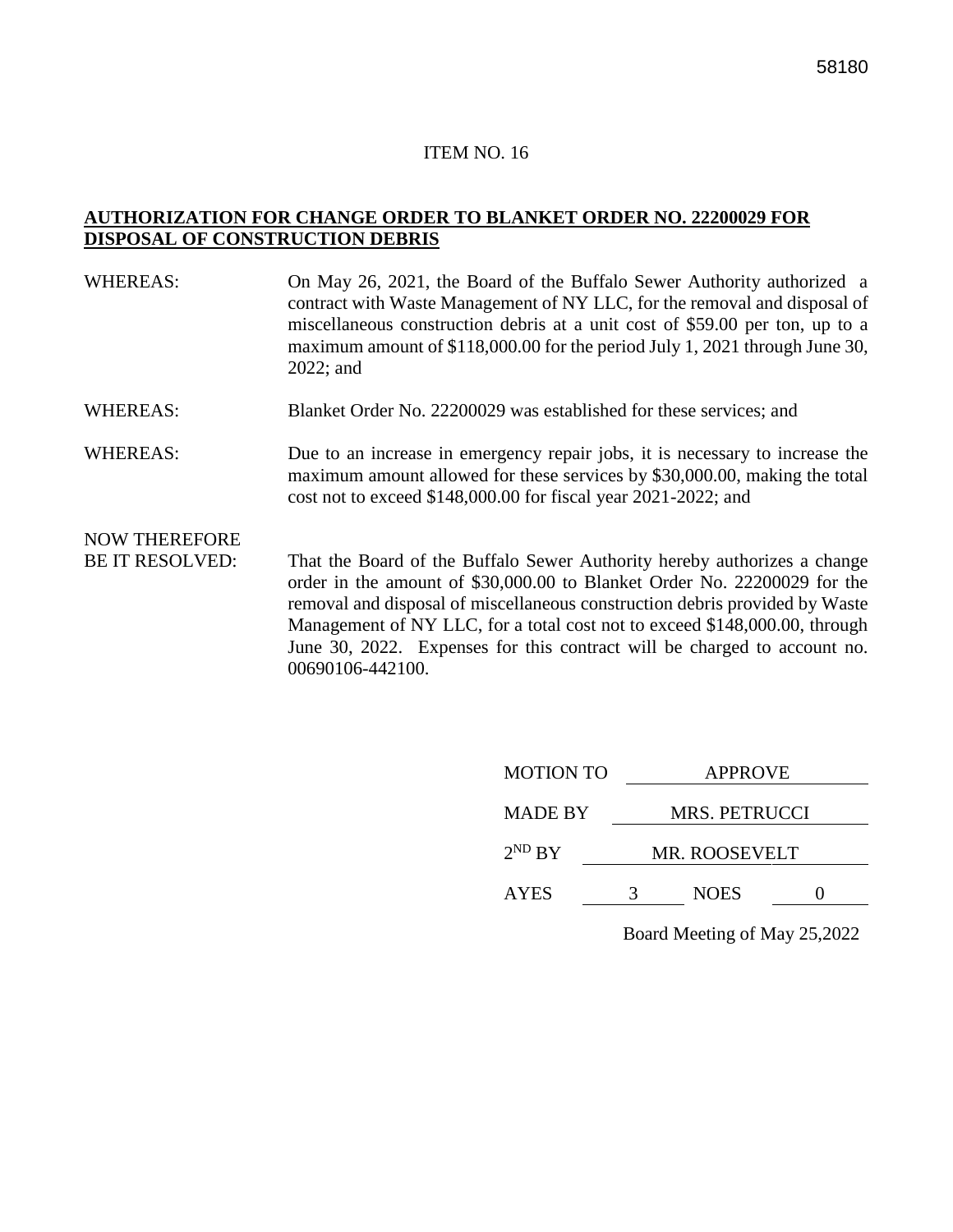#### **AUTHORIZATION FOR CHANGE ORDER TO BLANKET ORDER NO. 22200247 FOR PURCHASE OF DIESEL FUEL**

| <b>WHEREAS:</b>                                | On June 23, 2021, the Board of the Buffalo Sewer Authority authorized the<br>Buffalo Sewer Authority's Sewer Maintenance department to utilize New<br>York State contract pricing for Diesel Fuel at a maximum cost of \$85,000.00<br>for the period July 1, 2021 through June 30, 2022; and |
|------------------------------------------------|----------------------------------------------------------------------------------------------------------------------------------------------------------------------------------------------------------------------------------------------------------------------------------------------|
| <b>WHEREAS:</b>                                | Blanket Order No. 22200247 was established for these services; and                                                                                                                                                                                                                           |
| <b>WHEREAS:</b>                                | Due to a larger than anticipated increase in the daily cost of fuel, it is necessary<br>to increase the maximum amount allowed for these purchases by an estimated<br>\$30,000.00, making the total cost not to exceed \$115,000.00 for fiscal year<br>2021-2022; and                        |
| <b>NOW THEREFORE</b><br><b>BE IT RESOLVED:</b> | That the Board of the Buffalo Sewer Authority hereby authorizes a change<br>order in an amount not to exceed $20,000,00$ to Blanket Order No. 22200247                                                                                                                                       |

order in an amount not to exceed \$30,000.00 to Blanket Order No. 22200247 for the purchase of diesel fuel provided by NOCO Energy Corp. for a total cost not to exceed \$115,000.00, through June 30, 2022. Expenses for this contract will be charged to account nos. 00690105-462600 and 00520105-462600.

| <b>MOTION TO</b> | <b>APPROVE</b> |  |  |  |
|------------------|----------------|--|--|--|
| <b>MADE BY</b>   | MRS. PETRUCCI  |  |  |  |
| $2^{ND} BY$      | MR. ROOSEVELT  |  |  |  |
| <b>AYES</b>      | <b>NOES</b>    |  |  |  |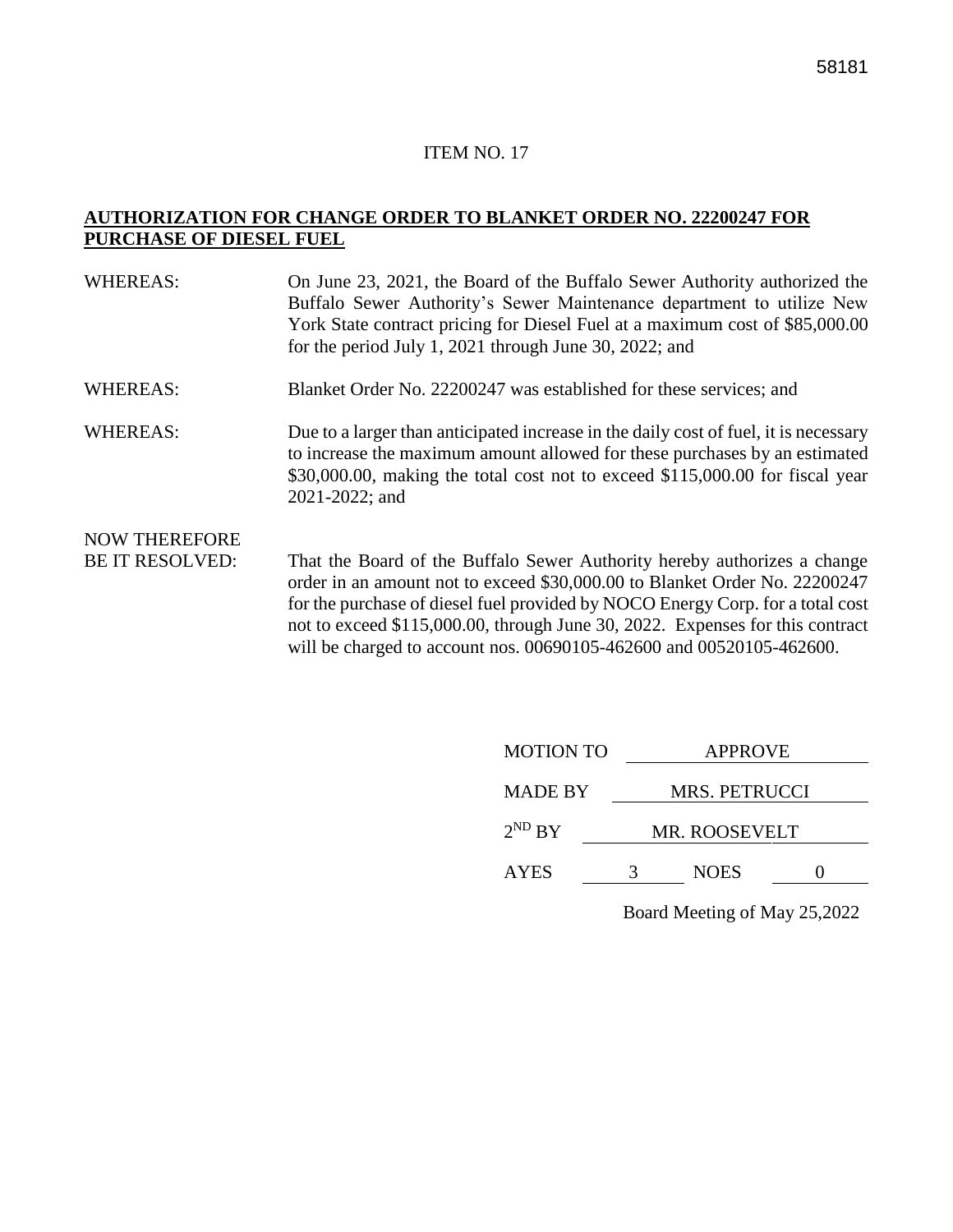#### **CHANGE ORDER NO. 3 – CONTRACT NO 82000002**

| CONTRACTOR:              | ORIGINAL CONTRACT COST            | \$455,777.00   |
|--------------------------|-----------------------------------|----------------|
| Quackenbush Company Inc. | PREVIOUS CHANGE ORDER             | \$346,961.00   |
| 495 Kennedy Road         | <b>CONTRACT RENEWAL 2020-2021</b> | \$600,000.00   |
| Buffalo, New York 14227  | <b>CONTRACT RENEWAL 2021-2022</b> | \$600.000.00   |
|                          | PREVIOUS CHANGE ORDER             | \$195,000.00   |
|                          | <b>CONTRACT CLOSE OUT</b>         | \$375,000.00   |
|                          | ADJUSTED CONTRACT COST            | \$2,572,738.00 |
|                          |                                   |                |

WORK: In-Plant Mechanical Services

#### DESCRIPTION OF CHANGE OR EXTRA WORK:

Item #1 \$375,000.00 – Additional planned and unplanned mechanical work and repairs projected through balance of 2021-2022 to close out the overall contract term.

#### REASON FOR CHANGE OR EXTRA WORK:

Item#1 Further plant repair work needed to satisfy treatment plant operability, availability and safety concerns for the remaining 2021-2022 fiscal year.

#### COST OF CHANGE OR EXTRA WORK:

Item #1 \$375,000.00

| THE TOTAL COST OF THE CHANGE OR EXTRA WORK                             | \$375,000.00 |
|------------------------------------------------------------------------|--------------|
| The total INCREASE to the contract as a result of this Change Order is | \$375,000.00 |

#### CHANGE ORDERS

- WHEREAS: On June 19, 2019, the Board of the Buffalo Sewer Authority hereby approved to enter into and execute a contract with Quackenbush Company, Inc., to provide In-Plant Mechanical Maintenance services for the period July 1, 2019 to June 30, 2020, with an option to renew for two (2) one-year periods, at an annual cost not to exceed \$445,777.00.
- WHEREAS: On May 27, 2020, the Board of the Buffalo Sewer Authority hereby approved Change Order No. 1 to Contract No. 82000002, increasing the contract cost in the amount of \$346,961.00, making the adjusted contract cost \$792,738.00.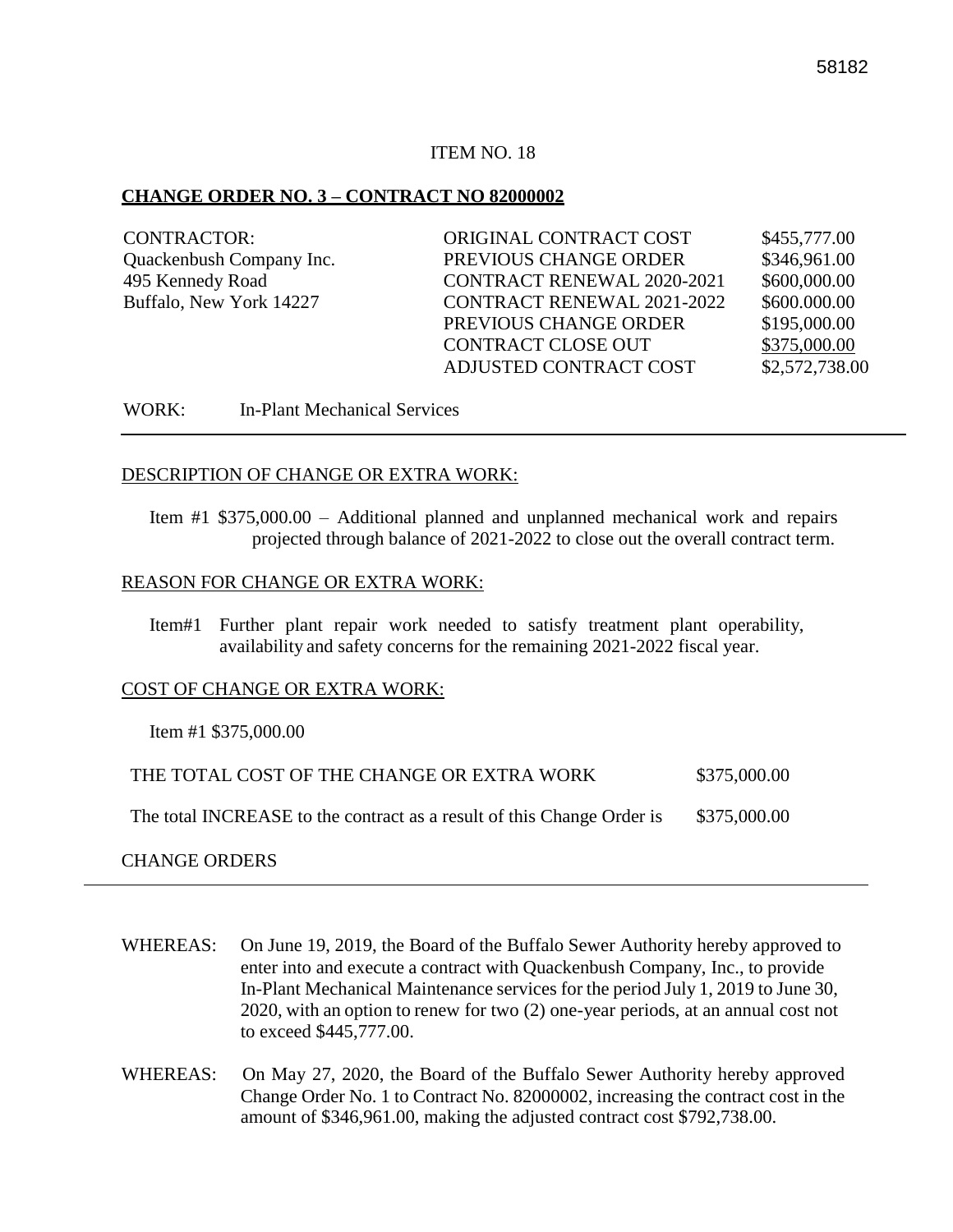- WHEREAS: On May 6, 2020, the Board of the Buffalo Sewer Authority authorized the General Manager to renew the contract with Quackenbush Company, Inc., for In-Plant Mechanical Services for the period July 1, 2020 through June 30, 2021, at a total cost not to exceed \$600.000.00.
- WHEREAS: On May 26, 2021, the Board of the Buffalo Sewer Authority authorized the General Manager to renew the contract with Quackenbush Company, Inc., for In-Plant Mechanical Services for the period July 1, 2021 through June 30, 2022, at a total cost not to exceed \$600.000.00.
- WHEREAS: On September 29, 2021, the Board of the Buffalo Sewer Authority hereby approved Change Order No. 2 to Contract No. 82000002, increasing the contract cost in the amount of \$195,000.00, making the adjusted contract cost \$2,197,738.00.

#### CONTRACT SUPPLEMENT CODITIONS:

- 1. The contract completion date established in the original contract or as modified by previous contract remains unchanged.
- 2. Any additional work to be performed under this contract supplement shall be carried out in compliance with the specifications included in the preceding description of changes involved with the supplemental contract drawings designated none and under the provisions of the original contract, including compliance with applicable equipment specifications, general specifications, and project specifications for the same type of work.
- 3. This contract supplement unless otherwise provided herein does not relieve the Contractor from strict compliance with the guarantee provisions of the original contract, particularly those pertaining to performance and operation of equipment.
- 4. The Contractor expressly agrees that he will place under coverage of his performance and payment bonds and Contractor's Insurance all work covered by this contract supplement. The Contractor will furnish to the Owner evidence of increased coverage of his performance and payment bonds for the accrued value of all contract supplements that exceeds the original contract price by twenty percent (20%).
- 5. The costs established under this contract supplement are acknowledged as including any and all costs associated with the work described herein and including any and all costs associated with any and all work performed or to be performed by the Contractor that may be affected in any manner by the work described herein.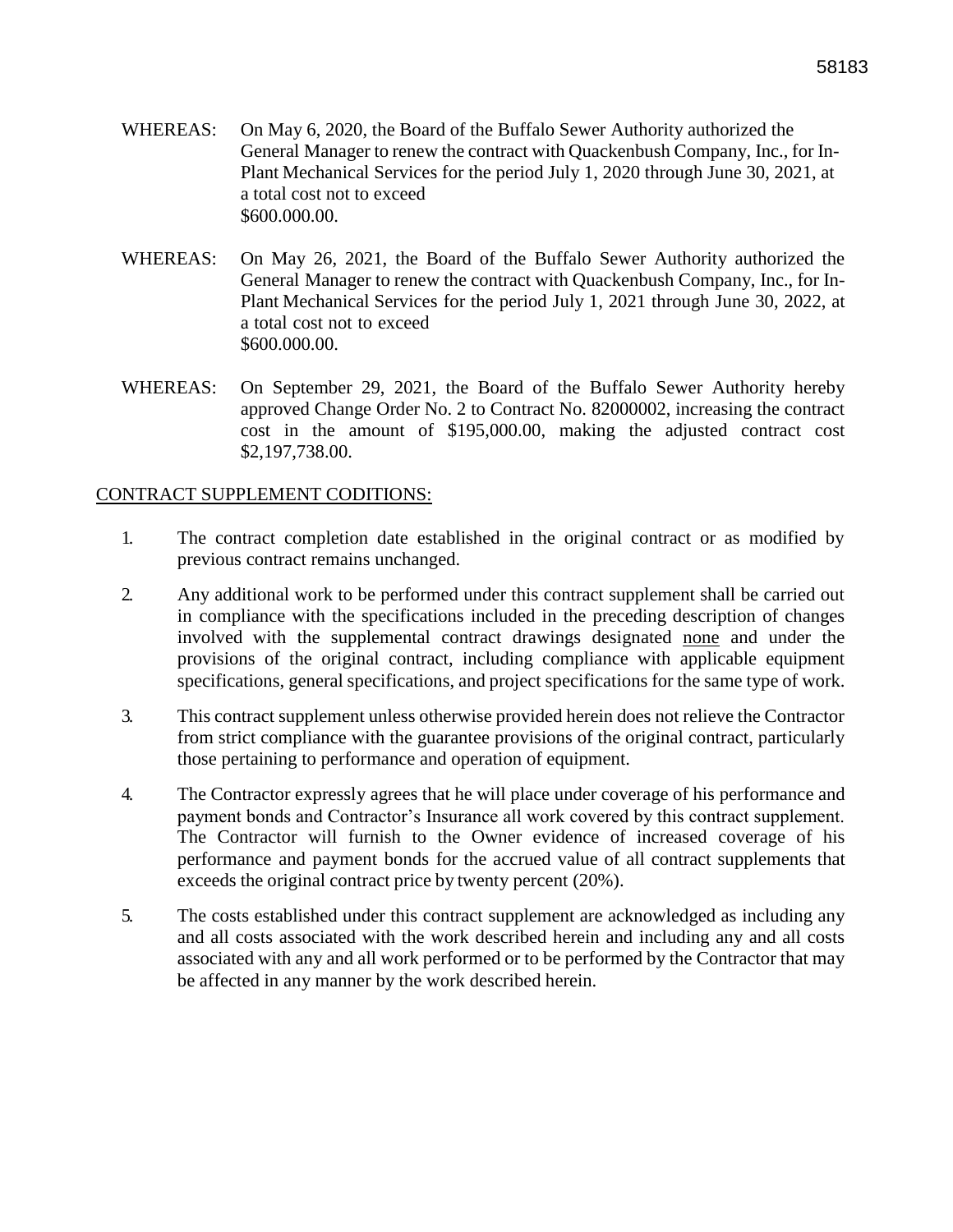# NOW THEREFORE

BE IT RESOLVED: That the Board of the Buffalo Sewer Authority hereby approves Contract Close Out Change Order amount to Contract No. 82000002 as written in the above Agenda Item, increasing the contract cost in the amount of \$375,000.00, making the adjusted contract cost \$2,572,738.00.

|   | <b>APPROVE</b> |               |  |
|---|----------------|---------------|--|
|   | MR. ROOSEVELT  |               |  |
|   |                |               |  |
| 2 | <b>NOES</b>    |               |  |
|   |                | MRS. PETRUCCI |  |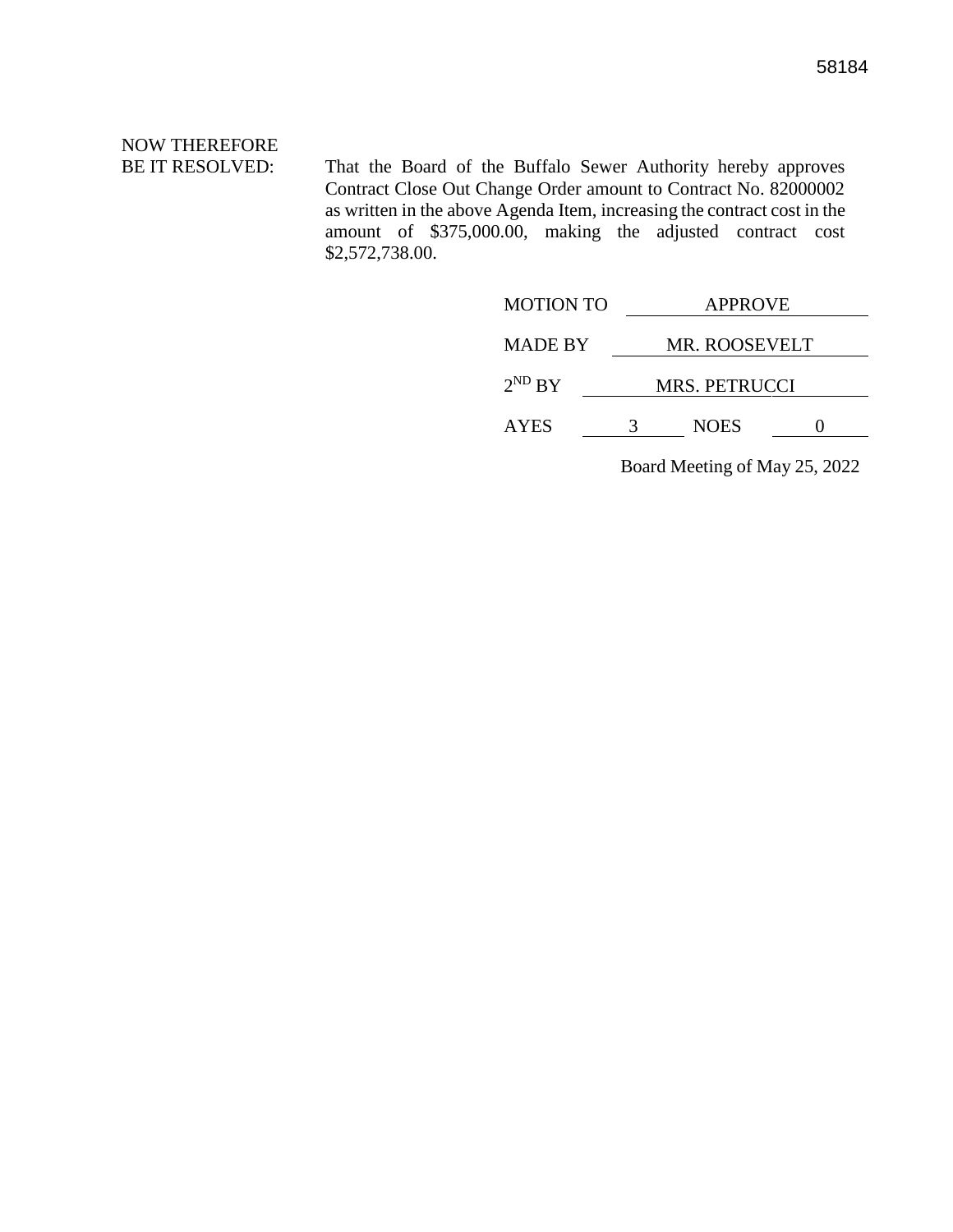#### **REPORT ON BIDS RECEIVED – IN-PLANT MECHANICAL MAINTENANCE SERVICES**

#### WHEREAS: Formal bids were solicited and received for In-Plant Mechanical Services for a one-year period, July 1, 2022 to June 30, 2023, with an option to renew for four (4) one-year periods; and

WHEREAS: The following bids were received and opened by the Purchase Department on May 3, 2022:

|                        | Quackenbush    | <b>JW</b> Danforth | DV Brown       | Mollenberg | Hohl Ind.   |
|------------------------|----------------|--------------------|----------------|------------|-------------|
| <b>Labor Costs</b>     | \$1,391,070.00 | \$1,558,405.00     | \$1,817,588.00 |            |             |
| Equip. Rental Costs    | \$2,077.00     | \$5,677.00         | \$7,125.00     |            |             |
| Parts/Materials        | \$236,500.00   | \$247,250.00       | \$247,250.00   | No Bid     | No Response |
| Sub-Contractor Mark Up | 10.00%         | 15.00%             | 15.00%         |            |             |
| <b>Grand Total</b>     | \$1,629,647.00 | \$1,811,332.00     | \$2,071,963.00 |            |             |

; and

WHEREAS: The Superintendent of Mechanical Maintenance and staff have reviewed the bids received and recommend this service be awarded to the lowest bidder, Quackenbush, at a total cost not to exceed \$1,629,647.00.

# NOW THEREFORE

BE IT RESOLVED: That the Board of the Buffalo Sewer Authority hereby authorizes the General Manager to enter into and execute a contract with Quackenbush, to provide In-Plant Mechanical Maintenance Services for the period July 1, 2022 to June 30, 2023, with an option to renew for four (4) one-year periods, at an annual cost not to exceed \$1,629,647.00. Expenses for this contract will be charged to account no. 00520106-443421.

| <b>MOTION TO</b> | <b>APPROVE</b>       |  |  |  |
|------------------|----------------------|--|--|--|
| <b>MADE BY</b>   | <b>MRS. PETRUCCI</b> |  |  |  |
| $2^{ND}$ BY      | <b>MR. ROOSEVELT</b> |  |  |  |
| <b>AYES</b>      | <b>NOES</b>          |  |  |  |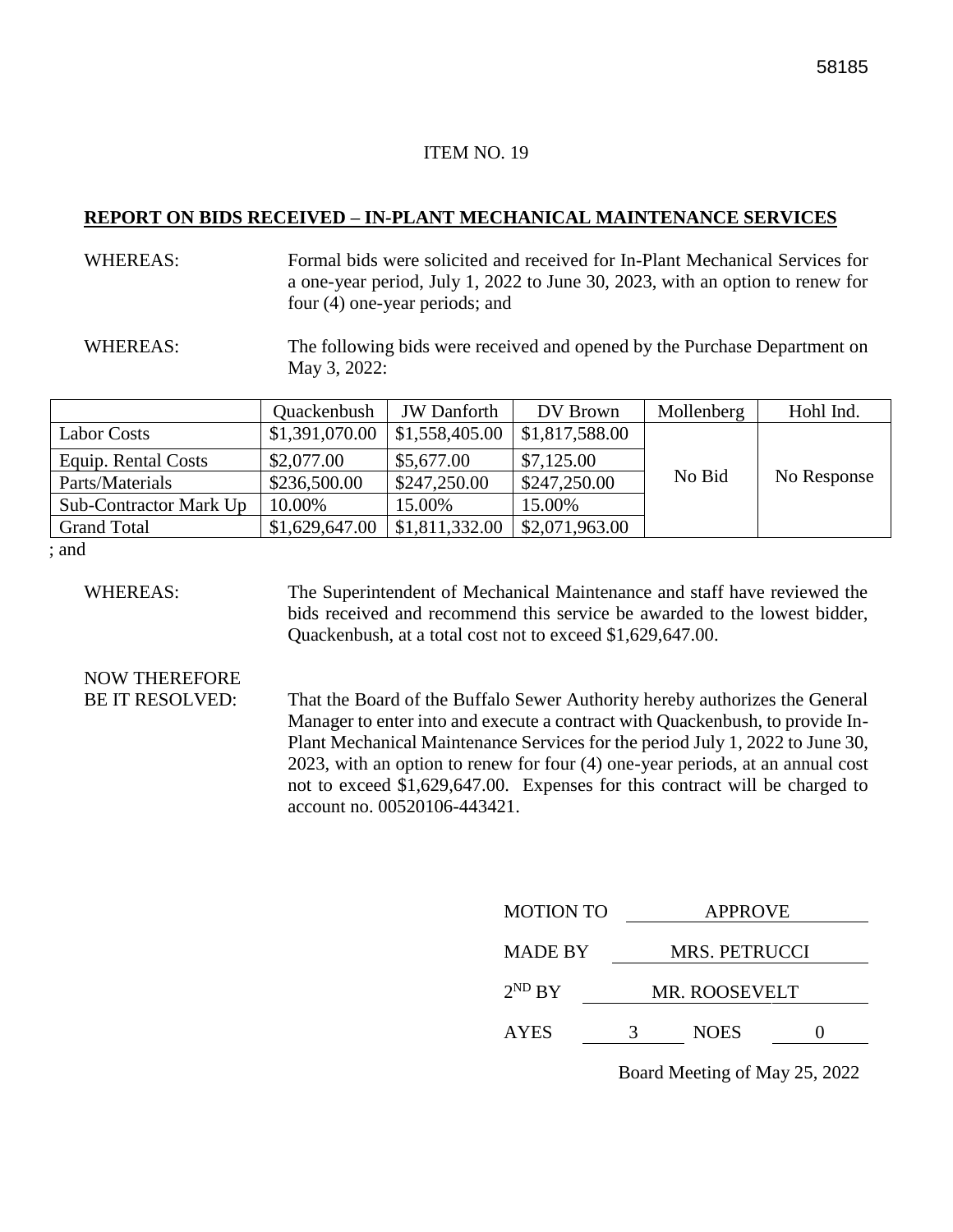### **REPORT ON BIDS RECEIVED – PURCHASE OF SEVEN (7) NEW AND UNUSED ACTUATORS**

| <b>WHEREAS:</b>                                | actuators for the secondaries project; and                                                                      | Bids were solicited for the purchase of seven (7) new unused various type                                                                                                                                                       |  |  |  |  |
|------------------------------------------------|-----------------------------------------------------------------------------------------------------------------|---------------------------------------------------------------------------------------------------------------------------------------------------------------------------------------------------------------------------------|--|--|--|--|
| <b>WHEREAS:</b>                                | The following bids were received by the Purchasing Department:                                                  |                                                                                                                                                                                                                                 |  |  |  |  |
|                                                | <b>VENDOR</b>                                                                                                   | <b>BID</b>                                                                                                                                                                                                                      |  |  |  |  |
|                                                | R.M. Headlee                                                                                                    | \$45,797.00                                                                                                                                                                                                                     |  |  |  |  |
|                                                | <b>Nibsco</b>                                                                                                   | \$76,411.85                                                                                                                                                                                                                     |  |  |  |  |
|                                                | <b>FCX</b> Performance                                                                                          | \$50,217.00                                                                                                                                                                                                                     |  |  |  |  |
|                                                | ; and                                                                                                           |                                                                                                                                                                                                                                 |  |  |  |  |
| <b>WHEREAS:</b><br><b>WHEREAS:</b>             | bidder, R.M. Headlee at a cost of \$45,797.00, and<br>Board approval is required on purchases over \$20,000.00. | The Superintendent of Mechanical Maintenance and staff have reviewed the<br>bids and recommend this purchase be awarded to the lowest responsible                                                                               |  |  |  |  |
|                                                |                                                                                                                 |                                                                                                                                                                                                                                 |  |  |  |  |
| <b>NOW THEREFORE</b><br><b>BE IT RESOLVED:</b> | 466107.                                                                                                         | That the Board of The Buffalo Sewer Authority hereby authorizes the General<br>Manager to purchase the actuators from R.M. Headlee at a total cost of<br>\$45,797.00. This purchase will be charged to account number 00290105- |  |  |  |  |

| <b>MOTION TO</b> | <b>APPROVE</b> |                      |  |  |  |  |
|------------------|----------------|----------------------|--|--|--|--|
| <b>MADE BY</b>   |                | <b>MRS. PETRUCCI</b> |  |  |  |  |
| $2^{ND} BY$      |                | MR. ROOSEVELT        |  |  |  |  |
| <b>AYES</b>      |                | <b>NOES</b>          |  |  |  |  |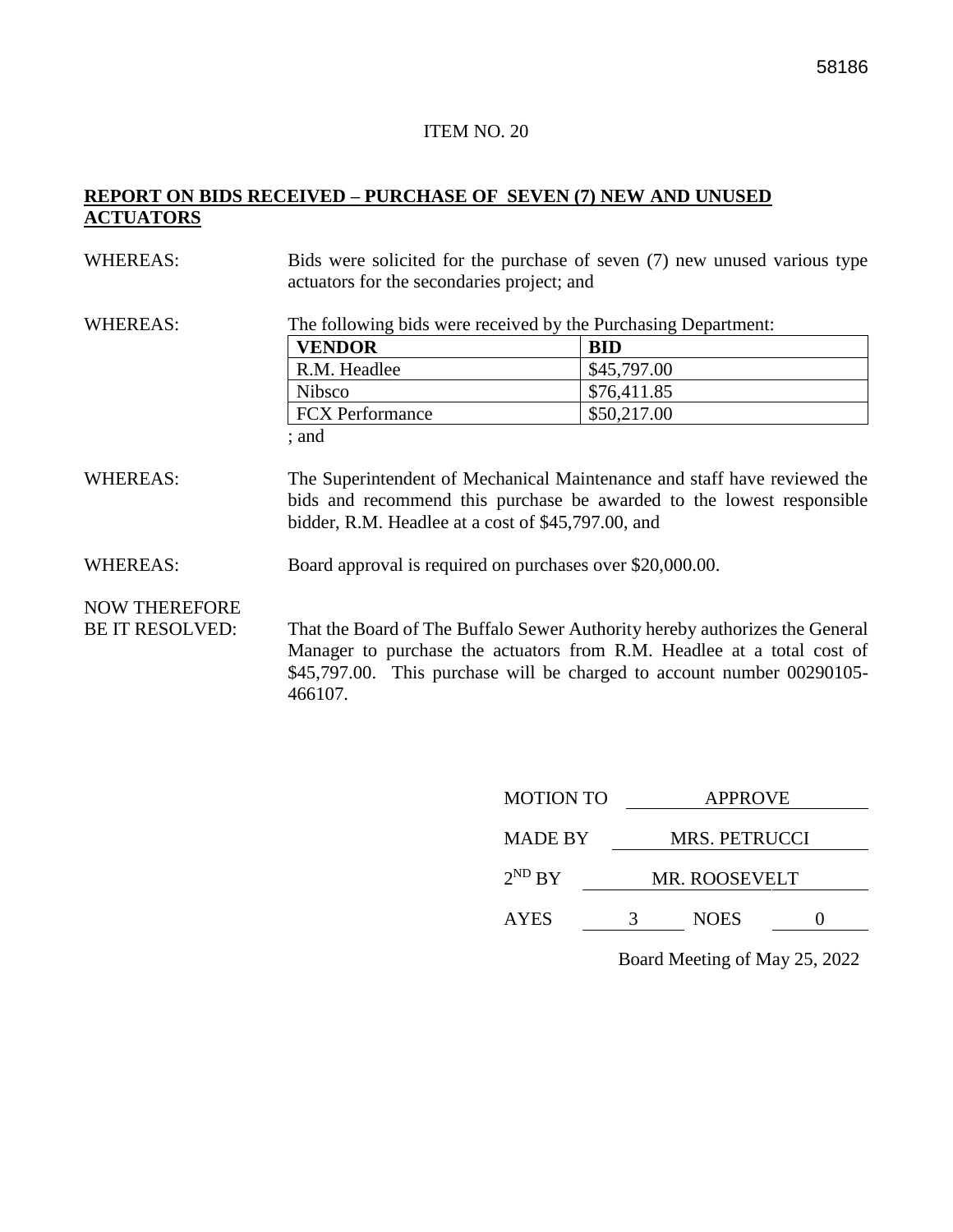#### **REPORT ON BIDS RECEIVED - MEGASTRUCTURE STAIR TOWER REHABILITATION AND MAINTENANCE BUILDING FLOOR REHABILITATION**

#### WHEREAS: Formal bids were advertised and solicited for Megastructure Stair Tower Rehabilitation and Maintenance Building Floor Rehabilitation. The following bids were received and opened by the Buffalo Sewer Authority on Wednesday, May 11, 2022 at 11:00 AM:

| <b>Contractor</b> |  | <b>Base Bid</b>                                       |  |
|-------------------|--|-------------------------------------------------------|--|
|                   |  | American Contracting & Environmental   \$1,211,000.00 |  |
| Services, Inc.    |  |                                                       |  |

; and

#### WHEREAS: The proposals were received and the contract will be awarded on the basis of unit bid and lump sum prices. The bids do not reflect the true amount of the contract; and

#### WHEREAS: The consulting engineer, AECOM has reviewed the packages and recommends awarding this contract to the low bidder, American Contracting & Environmental Services, Inc.

WHEREAS: The Treatment Plant Administrator concurs with the recommendation to award this contract to the low bidder, American Contracting & Environmental Services, Inc.

NOW THEREFORE

BE IT RESOLVED: That the Board of the Buffalo Sewer Authority hereby authorizes the General Manager to enter into and execute a contract with American Contracting & Environmental Services, Inc. for the Megastructure Stair Tower Rehabilitation and Maintenance Building Floor Rehabilitation Project at a cost not to exceed \$1,211,000.00. Expenses for this contract shall be charged to account no. 02000548-490740.

| <b>MOTION TO</b> | <b>APPROVE</b>       |  |  |  |  |  |
|------------------|----------------------|--|--|--|--|--|
| <b>MADE BY</b>   | <b>MRS. PETRUCCI</b> |  |  |  |  |  |
| $2^{ND} BY$      | MR. ROOSEVELT        |  |  |  |  |  |
| <b>AYES</b>      | <b>NOES</b>          |  |  |  |  |  |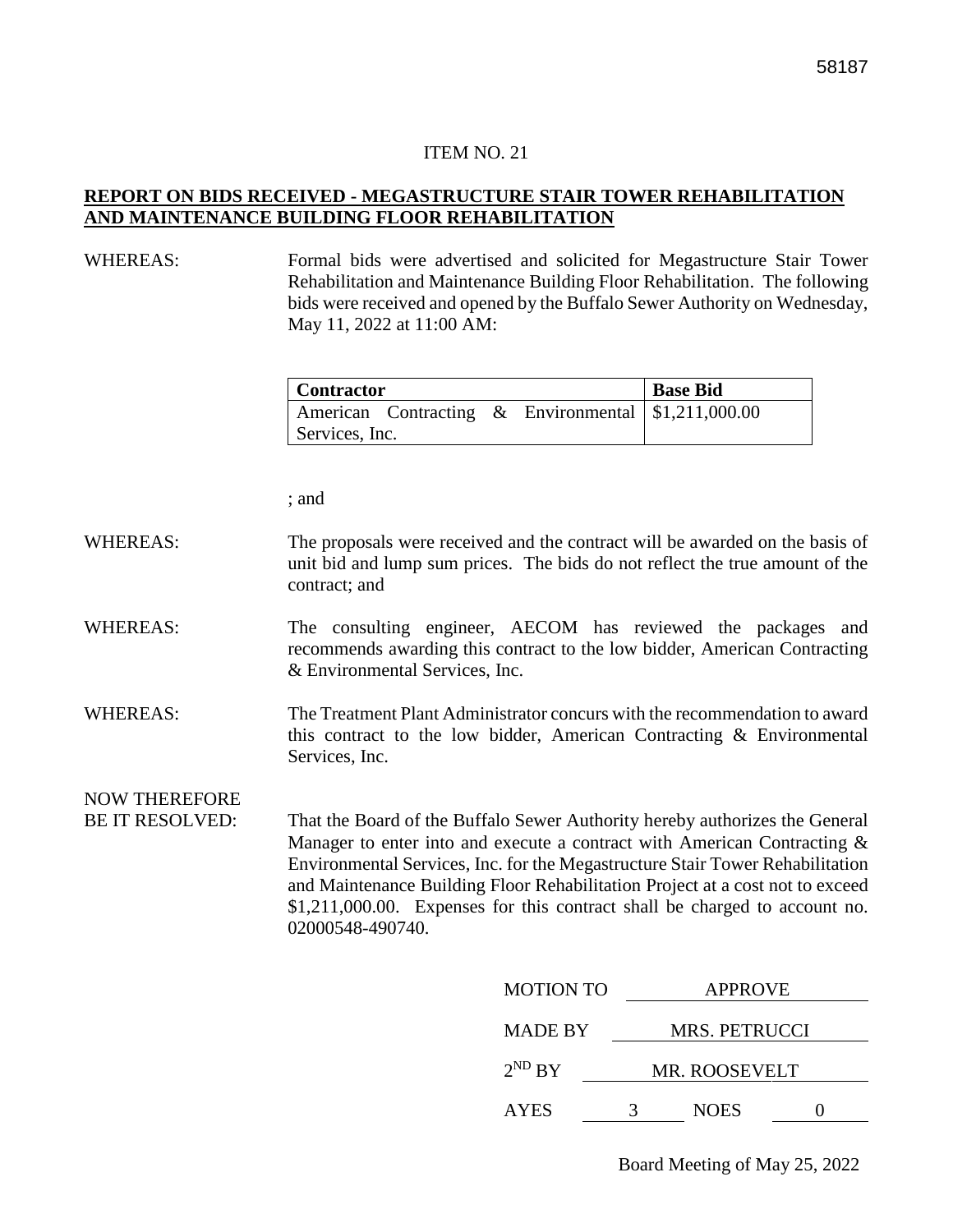### **AUTHORIZATION FOR CHANGE ORDER TO BLANKET PURCHASE ORDER NO. 22200558**

| <b>WHEREAS:</b>                                | On January 26, 2022, the Buffalo Sewer Authority entered into a blanket order<br>agreement with Emerson Process Management to perform Field Engineering<br>services associated with the Ovation Distributed Control System at the Buffalo<br>Sewer Authority for the period January 26, 2022 to June 30, 2022, at a total<br>cost not to exceed \$30,000.00; and                                                                                               |
|------------------------------------------------|----------------------------------------------------------------------------------------------------------------------------------------------------------------------------------------------------------------------------------------------------------------------------------------------------------------------------------------------------------------------------------------------------------------------------------------------------------------|
| <b>WHEREAS:</b>                                | It became necessary to enlist Emerson Field Engineers to assist in additional<br>engineering services in order to integrate Real Time Control projects into<br>Ovation Distributed Control System; and                                                                                                                                                                                                                                                         |
| <b>WHEREAS:</b>                                | It is now necessary to increase the Blanket Purchase Order No. 22200558 in<br>the amount of $$25,000.00$ for a total cost of $$55,000.00$ through June 30, 2022;<br>and                                                                                                                                                                                                                                                                                        |
| <b>WHEREAS:</b>                                | The Treatment Plant Administrator and staff recommend this increase at a total<br>cost not to exceed \$55,000.00.                                                                                                                                                                                                                                                                                                                                              |
| <b>NOW THEREFORE</b><br><b>BE IT RESOLVED:</b> | That the Board of the Buffalo Sewer Authority hereby authorizes the General<br>Manager to approve a change order in the amount of \$25,000.00, increasing<br>Blanket Purchase Order No. 22200558 with Emerson Process Management to<br>perform Field Engineering services at the Buffalo Sewer Authority facilities,<br>from \$30.000.00 to \$55,000.00 through June 30, 2022. Funds for this change<br>order will be charged to account no 00200106 - 432004. |

| <b>MOTION TO</b> | <b>APPROVE</b> |                      |  |  |  |  |
|------------------|----------------|----------------------|--|--|--|--|
| <b>MADE BY</b>   |                | <b>MRS. PETRUCCI</b> |  |  |  |  |
| $2^{ND} BY$      | MR. ROOSEVELT  |                      |  |  |  |  |
| <b>AYES</b>      | 3              | <b>NOES</b>          |  |  |  |  |
|                  |                |                      |  |  |  |  |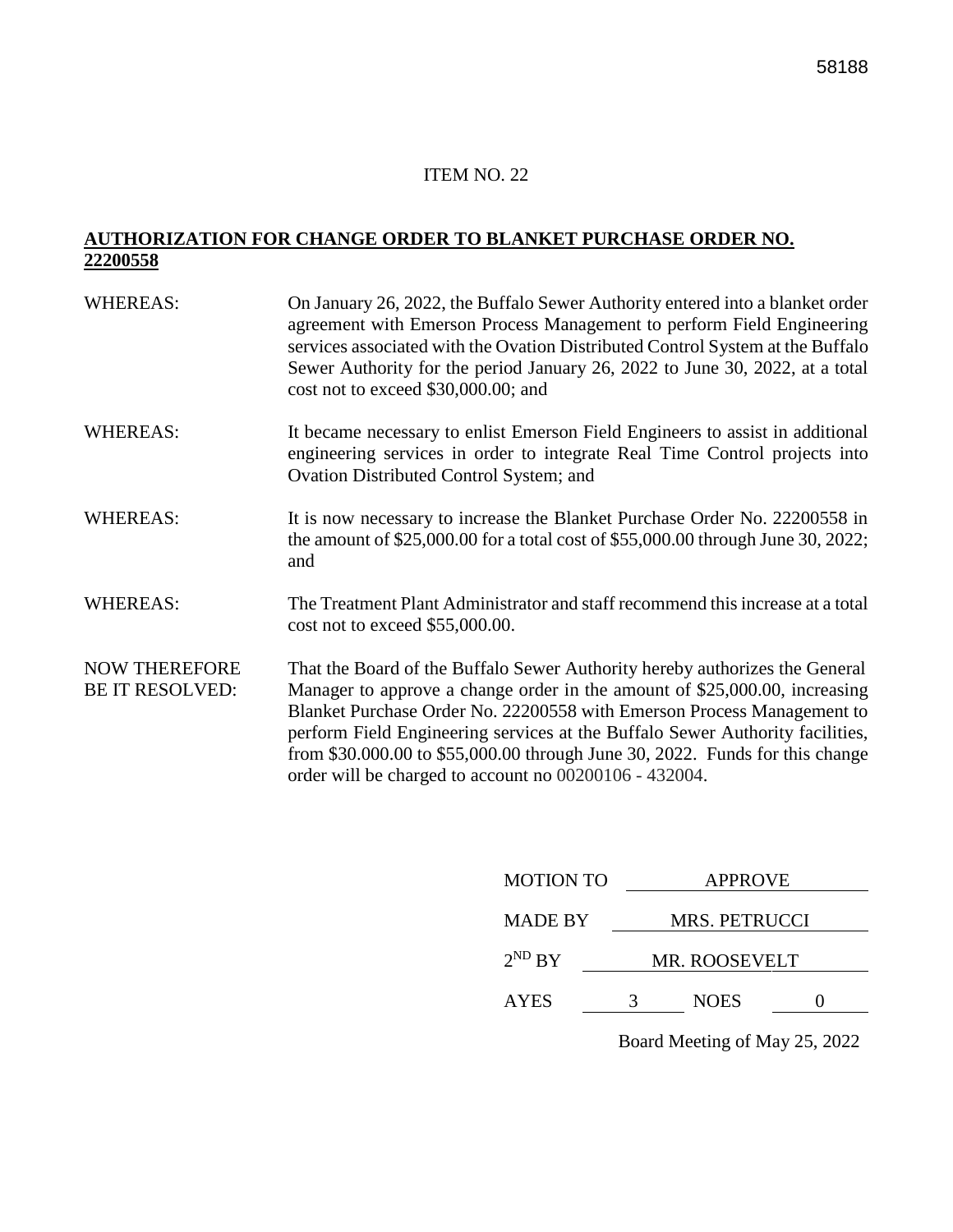#### **CHANGE ORDER NO. 1 – CONTRACT NO. 82000025**

| CONTRACTOR:                          | ORIGINAL CONTRACT COST | \$2,997,886.00 |
|--------------------------------------|------------------------|----------------|
| Destro & Brothers Concrete Co., Inc. | PREVIOUS CHANGE ORDER  | \$0.00         |
| 132 Dingens Street                   | THIS CHANGE ORDER      | \$1,500,000.00 |
| Buffalo, NY 14206                    | ADJUSTED CONTRACT COST | \$4,497,886.00 |

WORK: Miscellaneous System Wide Sewer Repairs

#### DESCRIPTION OF CHANGE OR EXTRA WORK:

- Item #1 Increase in Contract Amount
- Item #2 Adjustment of Bid Item Costs to Reflect Inflation per the Attached Schedule Retroactive to March 1, 2022.

#### REASON FOR CHANGE OR EXTRA WORK:

- Item #1 Additional work has been identified, exceeding the initial contract estimates.
- Item #2 Petroleum costs and as a result plastic and oil costs have risen precipitously in the past year.

#### COST OF CHANGE OR EXTRA WORK:

- Item  $\#1$  \$1,500,000.00
- $Item #2$  \$0.00

THE TOTAL COST OF THE CHANGE OR EXTRA WORK: \$1,500,000.00

The Total INCREASE to the Contract as a result of this Change Order is \$1,500,000.00

- WHEREAS: On July 29, 2020 the Board of the Buffalo Sewer Authority authorized the General Manager to enter into and execute a contract with Destro & Brothers Concrete Co., Inc., for Miscellaneous System Wide Sewer Repairs project at a cost not to exceed \$2,997,886.00; and
- WHEREAS: Due to supply chain issues, and global concerns, the ongoing pandemic, and other domestic and international issues, the price for petroleum, steel, asphalt, and plastic pipe has risen precipitously between July 2020 and May 2022; and
- WHEREAS: The following inflationary adjustments have been proposed: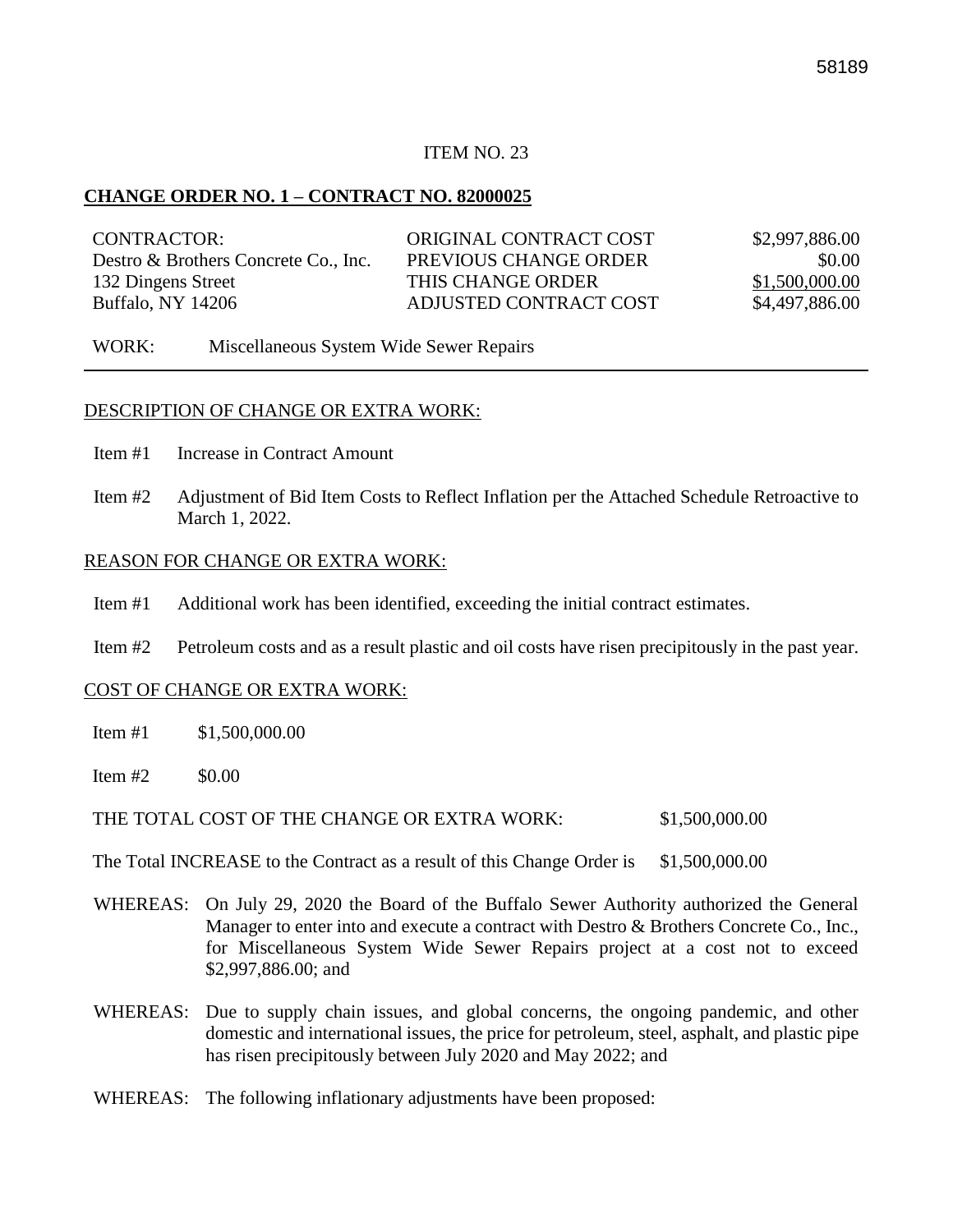| <b>ITEM</b>    |             |                           |                  |                                    | Fuel CF        | <b>Asphalt CF</b> | Steel            |
|----------------|-------------|---------------------------|------------------|------------------------------------|----------------|-------------------|------------------|
| NO.            | <b>UNIT</b> |                           | <b>BID PRICE</b> | PVC/ea                             | gal/ea         | (t/ea)            | <b>CF</b>        |
| 1A             | EA          | \$                        | 6,500.00         | \$<br>98.00                        | 75             | 0.2               | $\boldsymbol{0}$ |
| 1B             | EA          | \$                        | 6,000.00         | \$147.00                           | 80             | 0.2               | $\overline{0}$   |
| 1 <sup>C</sup> | EA          | \$                        | 7,000.00         | \$182.00                           | 85             | 0.2               | $\boldsymbol{0}$ |
| 1D             | EA          | \$                        | 8,000.00         | \$231.00                           | 90             | 0.2               | $\boldsymbol{0}$ |
| 1E             | EA          | \$                        | 9,000.00         | \$280.00                           | 95             | 0.2               | $\boldsymbol{0}$ |
| 1F             | EA          | \$                        | 10,000.00        | \$329.00                           | 100            | 0.2               | $\boldsymbol{0}$ |
| 1 <sub>G</sub> | EA          | \$                        | 7,500.00         | \$<br>98.00                        | 80             | 0.2               | $\boldsymbol{0}$ |
| 1H             | EA          | \$                        | 8,000.00         | \$147.00                           | 85             | 0.2               | $\boldsymbol{0}$ |
| 1 <sub>I</sub> | EA          | \$                        | 8,000.00         | \$188.50                           | 90             | 0.2               | $\boldsymbol{0}$ |
| 1J             | EA          | \$                        | 10,000.00        | \$231.00                           | 95             | 0.2               | $\boldsymbol{0}$ |
| 1K             | EA          | \$                        | 10,000.00        | \$290.00                           | 100            | 0.2               | $\overline{0}$   |
| 1L             | EA          | \$                        | 10,000.00        | \$329.00                           | 105            | 0.2               | $\boldsymbol{0}$ |
| 2A             | $\rm LF$    | \$                        | 190.00           | \$<br>7.00                         | 3.5            | 0.01              | $\boldsymbol{0}$ |
| 2B             | LF          | \$                        | 190.00           | \$<br>10.50                        | $\overline{4}$ | 0.01              | $\boldsymbol{0}$ |
| 2C             | LF          | \$                        | 240.00           | \$<br>13.00                        | 4.5            | 0.01              | $\boldsymbol{0}$ |
| 2D             | LF          | \$                        | 200.00           | \$<br>16.50                        | 5              | 0.01              | $\boldsymbol{0}$ |
| 2E             | LF          | \$                        | 300.00           | \$<br>20.00                        | 5.5            | 0.01              | $\boldsymbol{0}$ |
| 2F             | $\rm LF$    | \$                        | 300.00           | \$<br>23.50                        | 6              | 0.01              | $\overline{0}$   |
| 2G             | $\rm LF$    | \$                        | 300.00           | \$<br>7.00                         | $\overline{4}$ | 0.01              | $\boldsymbol{0}$ |
| 2H             | LF          | \$                        | 225.00           | \$<br>10.50                        | 4.5            | 0.01              | $\boldsymbol{0}$ |
| 2I             | LF          | \$                        | 250.00           | \$<br>13.00                        | 5              | 0.01              | $\boldsymbol{0}$ |
| 2J             | LF          | \$                        | 300.00           | \$<br>16.50                        | 5.5            | 0.01              | $\boldsymbol{0}$ |
| 2K             | $\rm LF$    | \$                        | 300.00           | \$<br>20.00                        | 6              | 0.01              | $\boldsymbol{0}$ |
| 2L             | LF          | \$                        | 300.00           | \$<br>23.50                        | 6.5            | 0.01              | $\boldsymbol{0}$ |
| 3A             | LF          | \$                        | 100.00           | \$<br>7.00                         | 3              | 0.01              | $\overline{0}$   |
| 3B             | LF          | \$                        | 100.00           | \$<br>10.50                        | 3.5            | 0.01              | $\boldsymbol{0}$ |
| 3C             | LF          | \$                        | 140.00           | \$<br>13.00                        | $\overline{4}$ | 0.01              | $\boldsymbol{0}$ |
| 3D             | LF          | \$                        | 150.00           | \$<br>16.50                        | 4.5            | 0.01              | $\boldsymbol{0}$ |
| 3E             | LF          | \$                        | 200.00           | \$<br>20.00                        | $\mathfrak{S}$ | 0.01              | $\boldsymbol{0}$ |
| 3F             | LF          | $\boldsymbol{\mathsf{S}}$ | 200.00           | \$<br>23.50                        | 5.5            | 0.01              | $\overline{0}$   |
| 3G             | LF          | \$                        | 90.00            | \$<br>7.00                         | 3.5            | 0.01              | $\boldsymbol{0}$ |
| 3H             | LF          | \$                        | 150.00           | \$<br>10.50                        | $\overline{4}$ | 0.01              | $\boldsymbol{0}$ |
| 3I             | $\rm LF$    | \$                        | 170.00           | \$<br>13.00                        | 4.5            | 0.01              | $\boldsymbol{0}$ |
| 3J             | LF          | \$                        | 200.00           | \$<br>16.50                        | 5              | 0.01              | $\boldsymbol{0}$ |
| 3K             | LF          | \$                        | 250.00           | \$<br>20.00                        | 5.5            | 0.01              | $\boldsymbol{0}$ |
| 3L             | LF          | \$                        | 350.00           | \$<br>23.50                        | 6              | 0.01              | $\boldsymbol{0}$ |
| $\overline{4}$ | <b>SF</b>   | \$                        | 15.00            | \$                                 | 0.1            | $\overline{0}$    | $\boldsymbol{0}$ |
| 5A             | $\rm LF$    | \$                        | 50.00            | \$                                 | 0.1            | $\boldsymbol{0}$  | $\boldsymbol{0}$ |
| 5B             | LF          | \$                        | 50.00            | \$                                 | 0.1            | $\boldsymbol{0}$  | $\boldsymbol{0}$ |
| $5\mathrm{C}$  | LF          | \$                        | 50.00            | \$<br>$\qquad \qquad \blacksquare$ | 0.1            | $\boldsymbol{0}$  | $\boldsymbol{0}$ |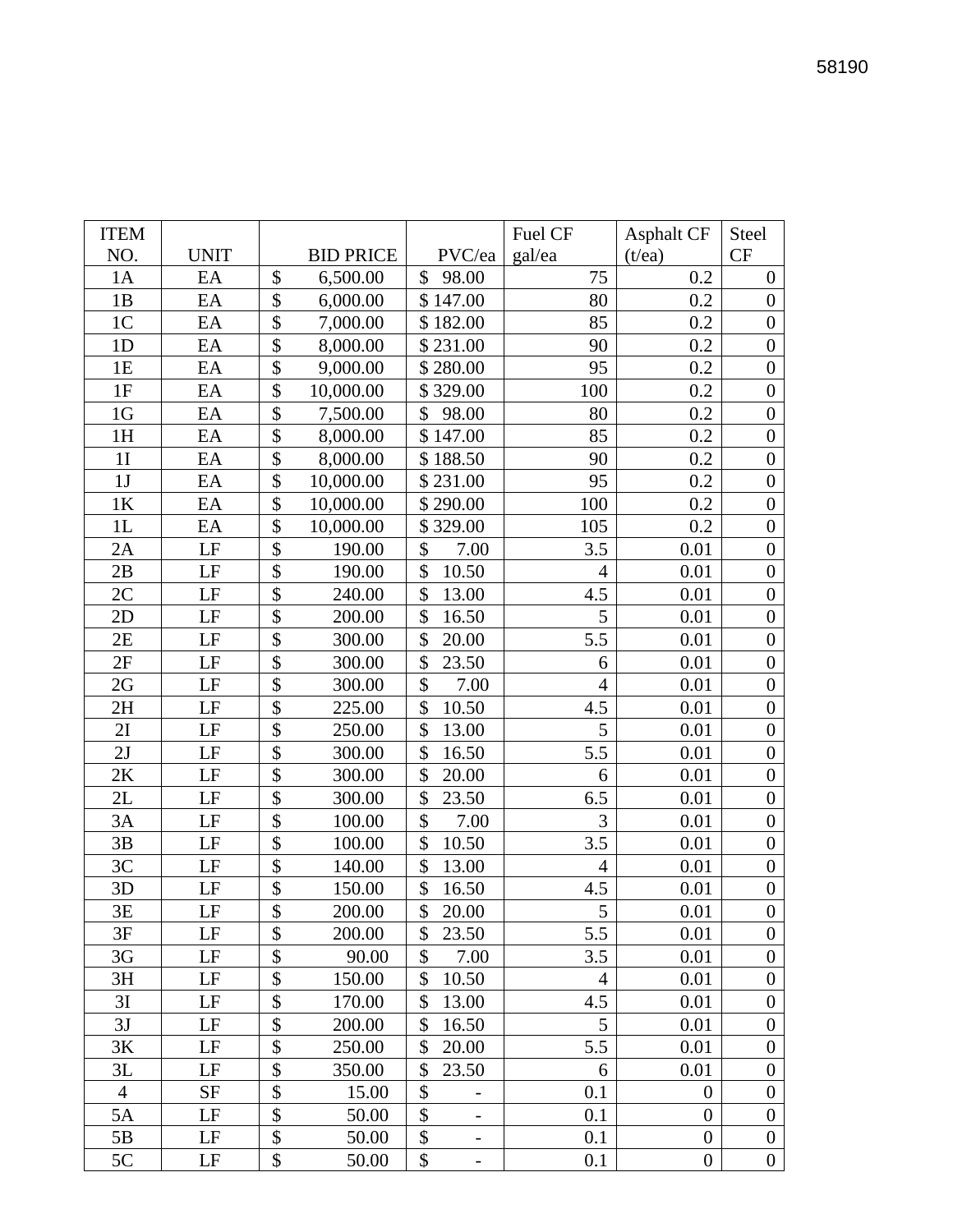| 5D   | LF             | \$                        | 50.00      | \$                                 | 0.1              | $\overline{0}$ | $\overline{0}$   |
|------|----------------|---------------------------|------------|------------------------------------|------------------|----------------|------------------|
| 101  | <b>VF</b>      | \$                        | 900.00     | \$<br>-                            |                  | 0.05           | $\overline{0}$   |
| 102A | EA             | \$                        | 6,500.00   | \$<br>-                            | $\overline{2}$   | 0.05           | $\overline{0}$   |
| 102B | EA             | \$                        | 800.00     | \$<br>-                            | $\overline{4}$   | 0.05           | $\overline{0}$   |
| 102C | EA             | $\mathcal{S}$             | 4,000.00   | \$<br>-                            | $\overline{2}$   | 0.05           | $\overline{0}$   |
| 102D | EA             | \$                        | 400.00     | \$<br>-                            | $\overline{4}$   | 0.05           | $\overline{0}$   |
| 103  | LB             | \$                        | 1.00       | \$<br>-                            | 0.05             | $\overline{0}$ | $\boldsymbol{0}$ |
| 104  | <b>MFBM</b>    | \$                        | 1,000.00   | \$<br>-                            | $\boldsymbol{0}$ | $\theta$       | $\overline{0}$   |
| 105A | <b>CY</b>      | \$                        | 75.00      | \$<br>$\qquad \qquad$              | 0.5              | $\overline{0}$ | $\overline{0}$   |
| 106  | <b>CY</b>      | \$                        | 20.00      | \$<br>-                            | 0.5              | $\overline{0}$ | $\boldsymbol{0}$ |
| 107  | <b>SY</b>      | \$                        | 15.00      | \$                                 | 0.11666667       | $\overline{0}$ | $\overline{0}$   |
| 108  | <b>CY</b>      | $\boldsymbol{\mathsf{S}}$ | 20.00      | \$<br>-                            | 0.5              | $\overline{0}$ | $\overline{0}$   |
| 109A | <b>CY</b>      | \$                        | 100.00     | \$<br>-                            | 0.5              | $\overline{0}$ | $\overline{0}$   |
| 110  | LB             | \$                        | 0.50       | \$<br>-                            | 0.02             | $\overline{0}$ | $\overline{0}$   |
| 112  | LF             | \$                        | 100.00     | \$<br>2.50                         | $\overline{2}$   | 0.05           | $\overline{0}$   |
| 113  | <b>CY</b>      | \$                        | 10.00      | \$                                 | 0.35             | $\theta$       | $\overline{0}$   |
| 114  | M <sub>O</sub> | \$                        | 1.00       | \$<br>-                            | 0.05             | $\overline{0}$ | $\overline{0}$   |
| 115  | EA             | \$                        | 2,000.00   | \$<br>-                            | 50               | 0.05           | $\overline{0}$   |
| 116  | EA             | $\mathcal{S}$             | 2,000.00   | \$<br>$\qquad \qquad \blacksquare$ | 20               | $\overline{0}$ | $\boldsymbol{0}$ |
| 117  | LF             | \$                        | 1.00       | \$<br>-                            | 0.01             | $\overline{0}$ | $\boldsymbol{0}$ |
| 119  | Allow          | \$                        | 200,000.00 | \$<br>$\qquad \qquad \blacksquare$ | $\boldsymbol{0}$ | $\overline{0}$ | $\overline{0}$   |
|      |                |                           |            |                                    |                  |                |                  |

Note: Fuel, Asphalt and Steel price adjustments shall utilize the above conversion factors and NYSDOT posted prices per unit with baseline of July 2020.

WHEREAS: The Principal Sanitary Engineer and staff have reviewed a request for a Change Order No. 1 to Contract No. 82000025 in the amount of \$1,500,000.00 as detailed above and recommend its approval.

#### CONTRACT SUPPLEMENT CONDITIONS:

- 1. The contract completion date established in the original contract or as modified by previous contract supplements is hereby changed by 0 calendar days, making the final completion date 07/01/2023.
- 2. Any additional work to be performed under this contract supplement shall be carried out in compliance with the specifications included in the preceding description of changes involved with the supplemental contract drawings designated none and under the provisions of the original contract, including compliance with applicable equipment specifications, general specifications, and project specifications for the same type of work.
- 3. This contract supplement unless otherwise provided herein does not relieve the Contractor from strict compliance with the guarantee provisions of the original contract, particularly those pertaining to performance and operation of equipment.
- 4. The Contractor expressly agrees that he will place under coverage of his performance and payment bonds and Contractor's Insurance all work covered by this contract supplement. The Contractor will furnish to the Owner evidence of increased coverage of his performance and payment bonds for the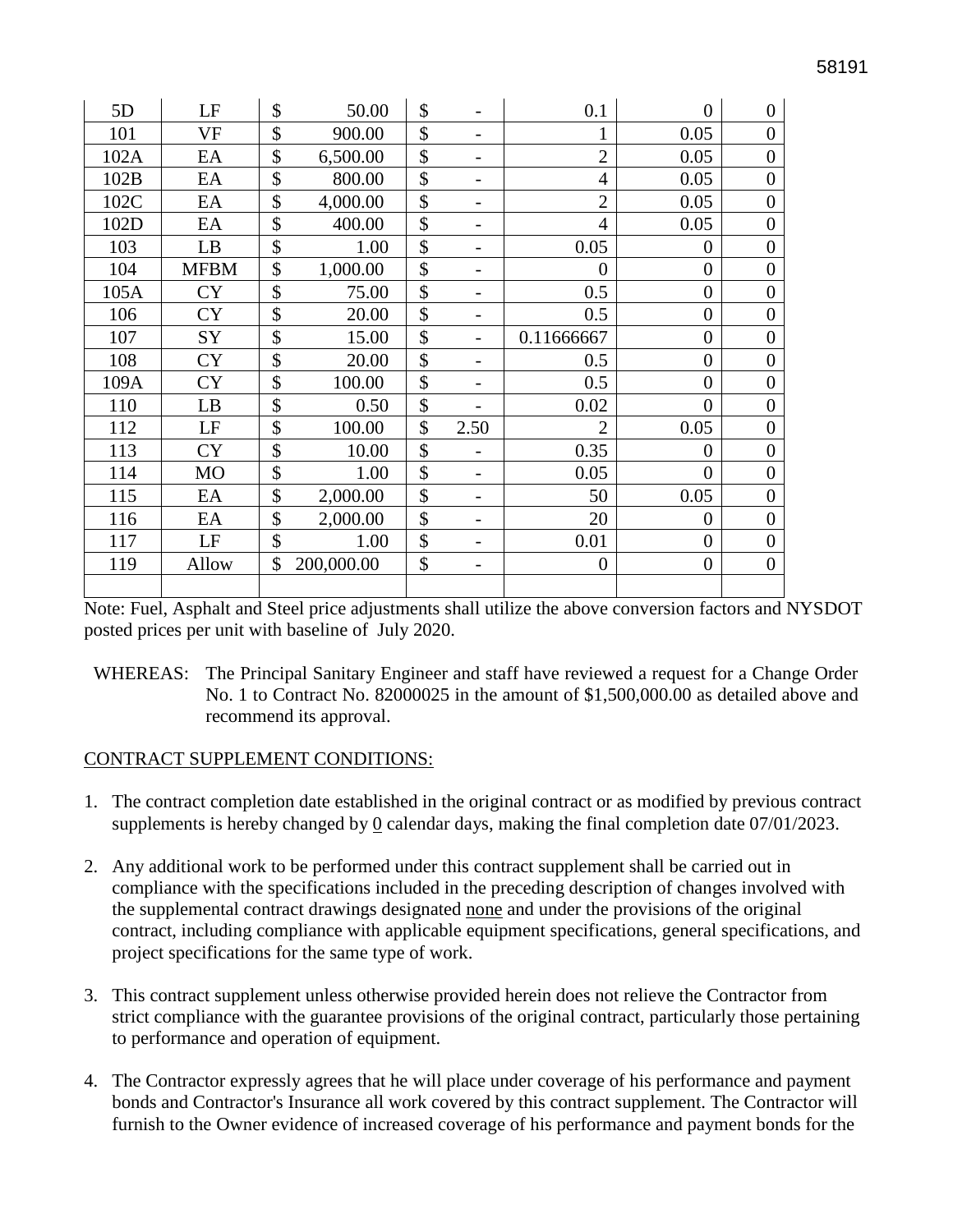accrued value of all contract supplements that exceeds the original contract price by twenty percent (20%).

5. The costs established under this contract supplement are acknowledged as including any and all costs associated with the work described herein and including any and all costs associated with any and all work performed or to be performed by the Contractor that may be affected in any manner by the work described herein.

# NOW THEREFORE

BE IT RESOLVED: That the Board of the Buffalo Sewer Authority hereby approves Change Order No. 1 to Contract No. 82000025 as written in the above Agenda Item, increasing the contract cost in the amount of \$1,500,000.00 making the adjusted contract cost \$4,497,886.00.

| <b>MOTION TO</b> |               | <b>APPROVE</b>       |  |  |  |  |
|------------------|---------------|----------------------|--|--|--|--|
| <b>MADE BY</b>   |               | <b>MRS. PETRUCCI</b> |  |  |  |  |
| $2^{ND} BY$      | MR. ROOSEVELT |                      |  |  |  |  |
| <b>AYES</b>      |               | <b>NOES</b>          |  |  |  |  |
|                  |               |                      |  |  |  |  |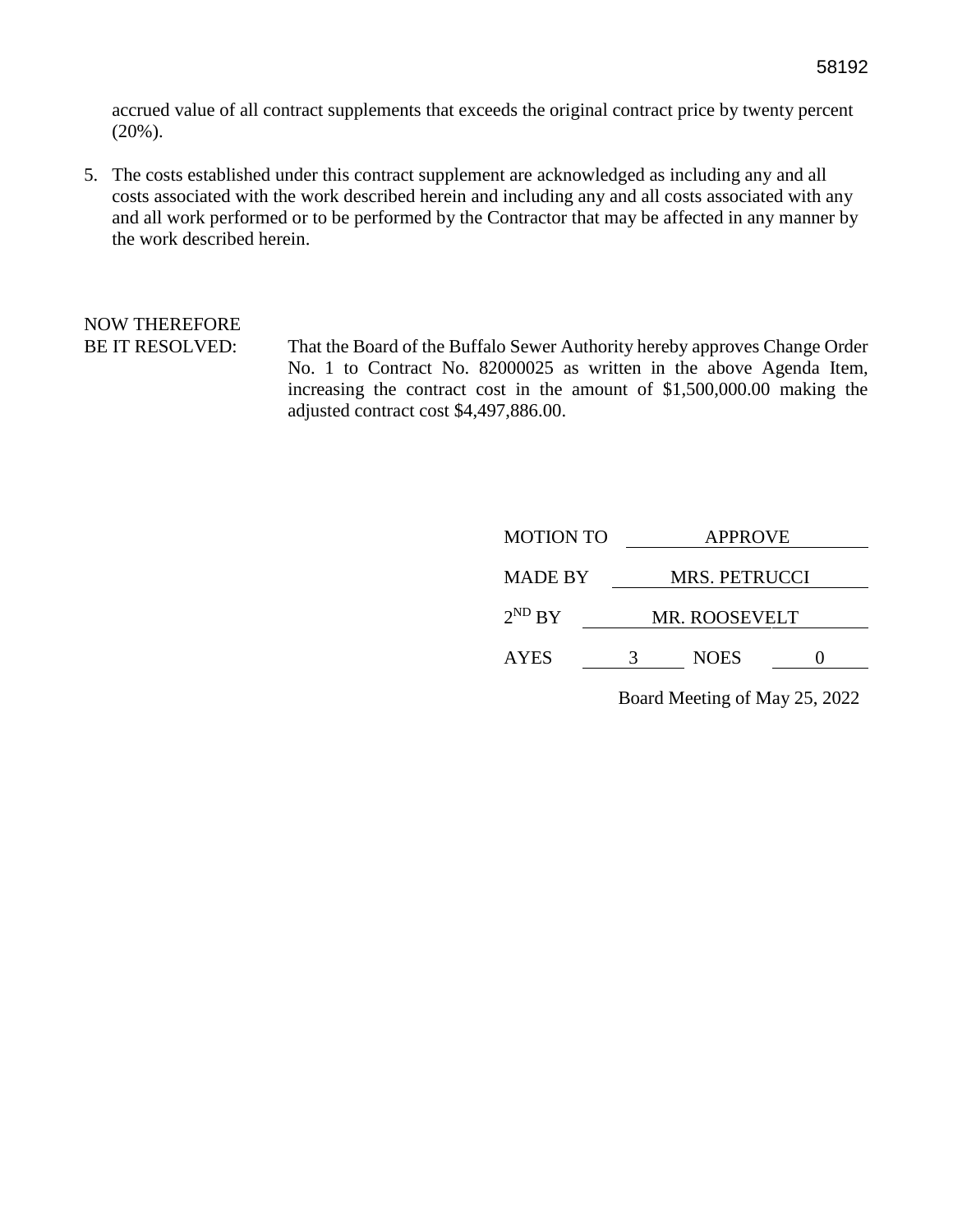#### **CSEA BUFFALO SEWER AUTHORITY UNIT #6715 NEGOTIATING TEAM**

- WHEREAS: The Current Contract Between the Buffalo Sewer Authority and the CSEA, Local 1000 AFSCME, AFL-CIO is for July 1, 2018 through June 30, 2022. The negotiating process is set to commence for a future contract; and
- WHEREAS: In accordance with Section 5 of the contract, "upon prior formal written request and the Buffalo Sewer Authority Board approval, any member of the Union who is elected or designated to attend a function of the Union, international or other subordinate body, shall be permitted to attend such functions and shall be granted the necessary time off, without loss of either time or pay, provided that the said time off is a reasonable duration as determined by the Department Head."; and
- WHEREAS: The CSEA Buffalo Sewer Authority Unit #6715 has appointed a negotiating team consisting of: Julia Olszewski, President, Denis Deegan, Vice President, Sean Morrison, Secretary, Richard Bonner, Treasurer, Thomas Mancini and Dennis Smith.

# NOW THEREFORE

BE IT RESOLVED: That the Buffalo Sewer Authority Board recognizes the members of the negotiating team and the General Manager allows the Department Heads to approve intermittent Union Business time during the negotiating process.

| <b>MOTION TO</b> | <b>APPROVE</b>       |                      |  |  |  |  |
|------------------|----------------------|----------------------|--|--|--|--|
| <b>MADE BY</b>   |                      | <b>MRS. PETRUCCI</b> |  |  |  |  |
| $2^{ND}$ BY      | <b>MR. ROOSEVELT</b> |                      |  |  |  |  |
| <b>AYES</b>      | 3                    | <b>NOES</b>          |  |  |  |  |

Board Meeting of May 25, 2022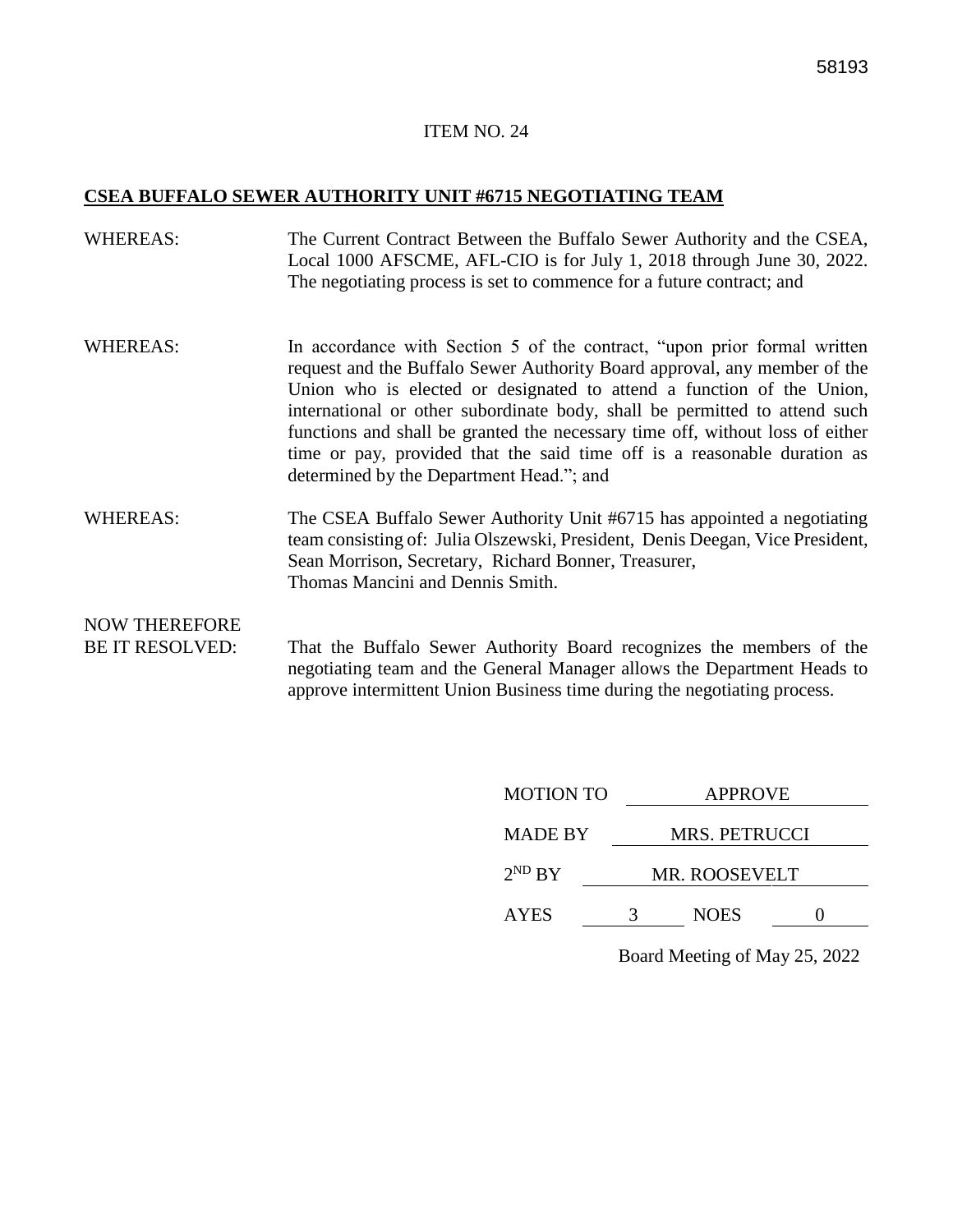#### **AMENDMENT TO SCHEDULE OF JOB CLASSIFICATION PLAN**

WHEREAS: There is a need to modify the Job Classification Plan NOW THEREFORE BE IT RESOLVED: That the Board of the Buffalo Sewer Authority approves the addition of the following position to Job Classification Plan: One (1) Intergovernmental Coordinator (Exempt) 00110111 411001

| <b>MOTION TO</b> | <b>APPROVE</b>       |               |  |  |  |
|------------------|----------------------|---------------|--|--|--|
| <b>MADE BY</b>   |                      | MR. ROOSEVELT |  |  |  |
| $2^{ND} BY$      | <b>MRS. PETRUCCI</b> |               |  |  |  |
| <b>AYES</b>      |                      | <b>NOES</b>   |  |  |  |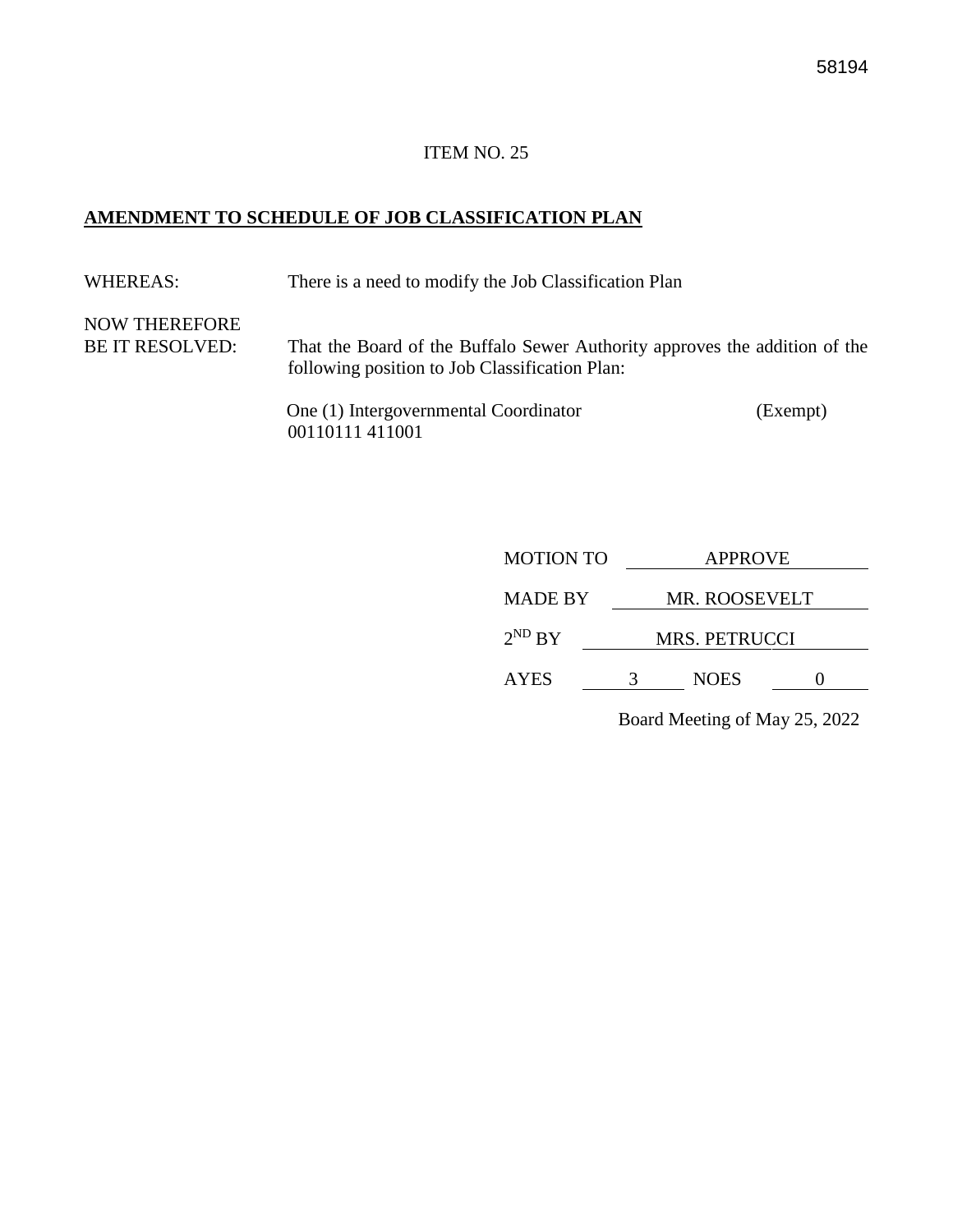# **UPGRADE IN EXEMPT POSITION**

| <b>WHEREAS:</b>                                | The Board of the Buffalo Sewer Authority is restructuring its Exempt<br>Administrative Managerial staff; and                        |
|------------------------------------------------|-------------------------------------------------------------------------------------------------------------------------------------|
| <b>WHEREAS:</b>                                | The Board of the Buffalo Sewer Authority has reviewed and approved the<br>duties of its Exempt Administrative Managerial staff: and |
| <b>WHEREAS:</b>                                | The Board desires to upgrade the position of Director of Sewer Maintenance<br>from Job Group Xlb (M37) to Job Group XIIIB (M29).    |
| <b>NOW THEREFORE</b><br><b>BE IT RESOLVED:</b> | That the Board of the Buffalo Sewer Authority approves the above upgrade.                                                           |

| <b>MOTION TO</b> | <b>APPROVE</b>       |             |  |  |
|------------------|----------------------|-------------|--|--|
| <b>MADE BY</b>   | <b>MRS. PETRUCCI</b> |             |  |  |
| $2^{ND} BY$      | MR. ROOSEVELT        |             |  |  |
| <b>AYES</b>      |                      | <b>NOES</b> |  |  |
|                  |                      |             |  |  |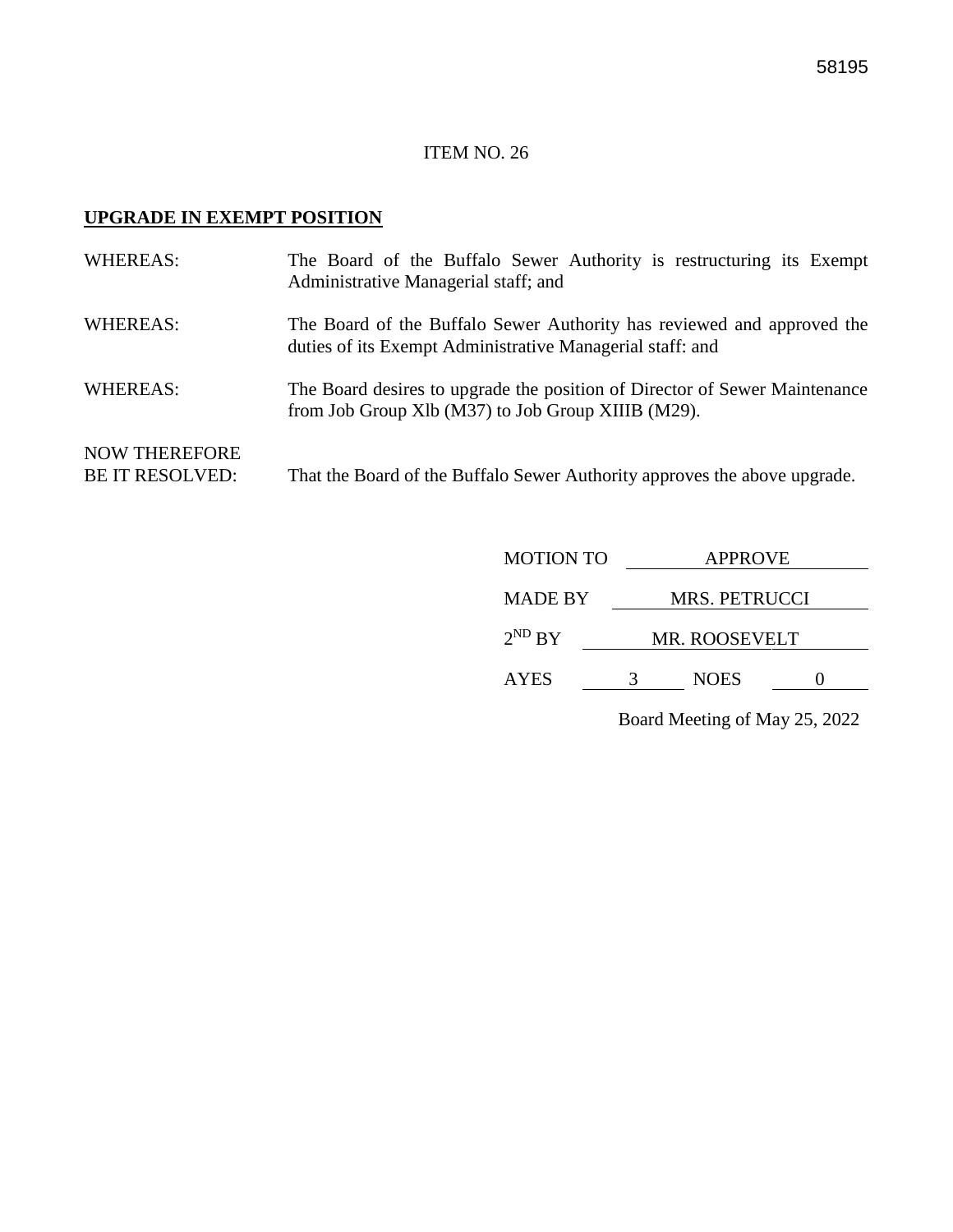#### **CONFIRMATION OF APPOINTMENTS**

PREVENTIVE MAINTENANCE COORDINATOR (SEWER AUTHORITY) (PROVISIONAL) SEWAGE TREATMENT PLANT \$54,562 PER ANNUM EFFECTIVE: MAY 9, 2022

#### BLAKE HARPER 102 WINGATE BUFFALO, NY 14216

#### WASTEWATER TREATMENT PLANT OPERATOR II (PERMANENT) SEWAGE TREATMENT PLANT \$23.72 HOURLY EFFECTIVE: MAY 2, 2022

ERIC THIBAULT 149 SWAN APT 402 BUFFALO, NY 14203

> WASTEWATER TREATMENT PLANT OPERATOR II (PERMANENT) SEWAGE TREATMENT PLANT \$22.89 HOURLY EFFECTIVE: MAY 2, 2022

STEPHEN O'CONNELL 20 CRESTWOOD BUFFALO, NY 14216

> EQUIPMENT OPERATOR (PERMANENT) SEWER MAINTENANCE DIVISION \$26.14 HOURLY EFFECTIVE: MAY 9, 2022

FREDDIE WALKER 62 CARL BUFFALO, NY 14215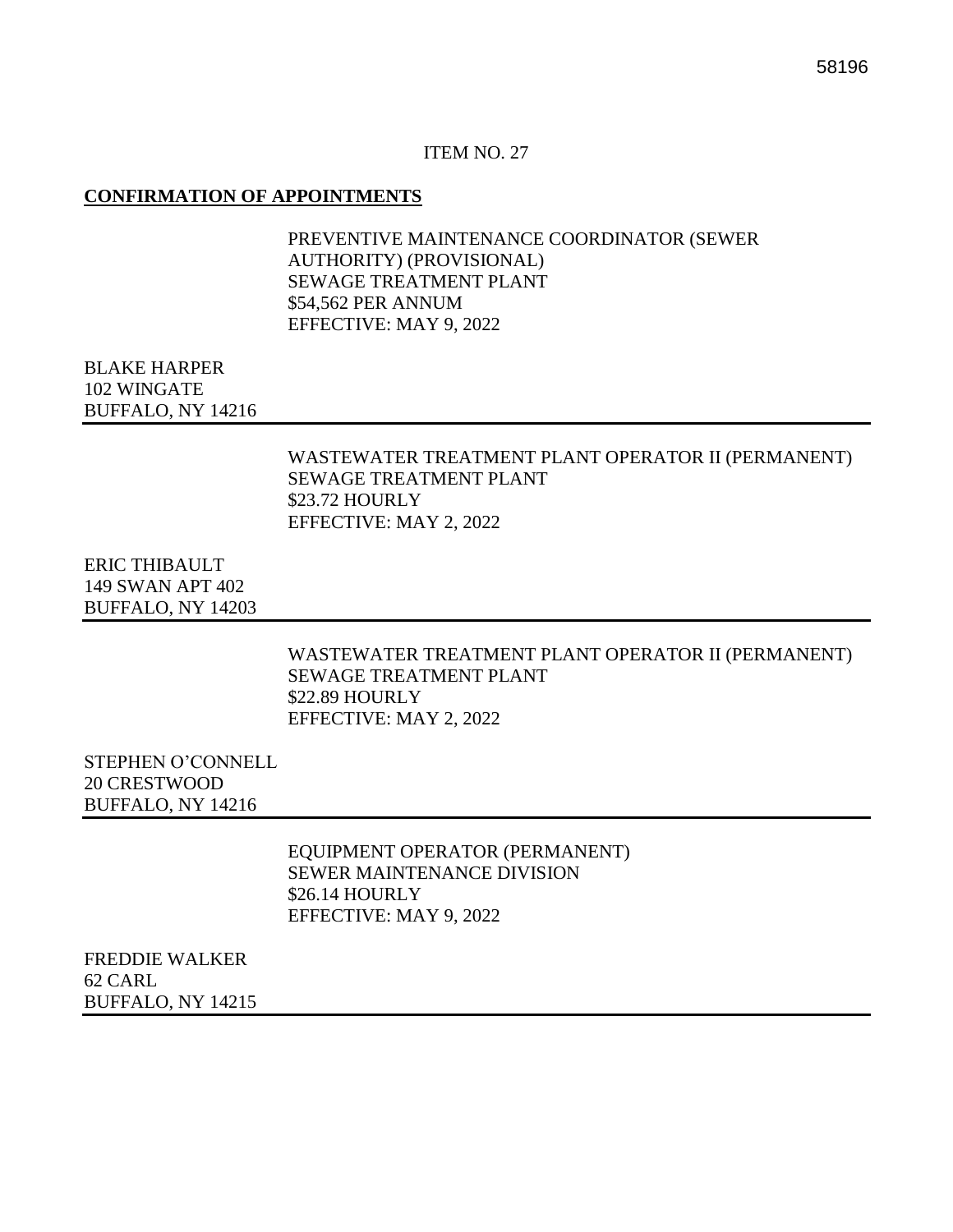#### SEWER CONSTRUCTION WORKER (PROVISIONAL) SEWER MAINTENANCE DIVISION \$24.87 HOURLY EFFECTIVE: MAY 9, 2022

KEVIN BRIGGS 684 EAST UTICA BUFFALO, NY 14211

> TYPIST (PERMANENT) CITY HALL ADMINISTRATION \$42,232 PER ANNUM EFFECTIVE: MAY 9, 2022

DESIREE BRIGGS 45 ENGLEWOOD BUFFALO, NY 14214

> TYPIST (PERMANENT) CITY HALL ADMINISTRATION \$42,232 PER ANNUM EFFECTIVE: MAY 9, 2022

LEAH ROSSI 660 CRESCENT BUFFALO, NY 14216

> TYPIST (PERMANENT) TREATMENT PLANT ADMINISTRATION \$42,232 PER ANNUM EFFECTIVE: MAY 9, 2022

CHELITTA SPENCER 248 HUMBOLDT PKWY BUFFALO, NY 14214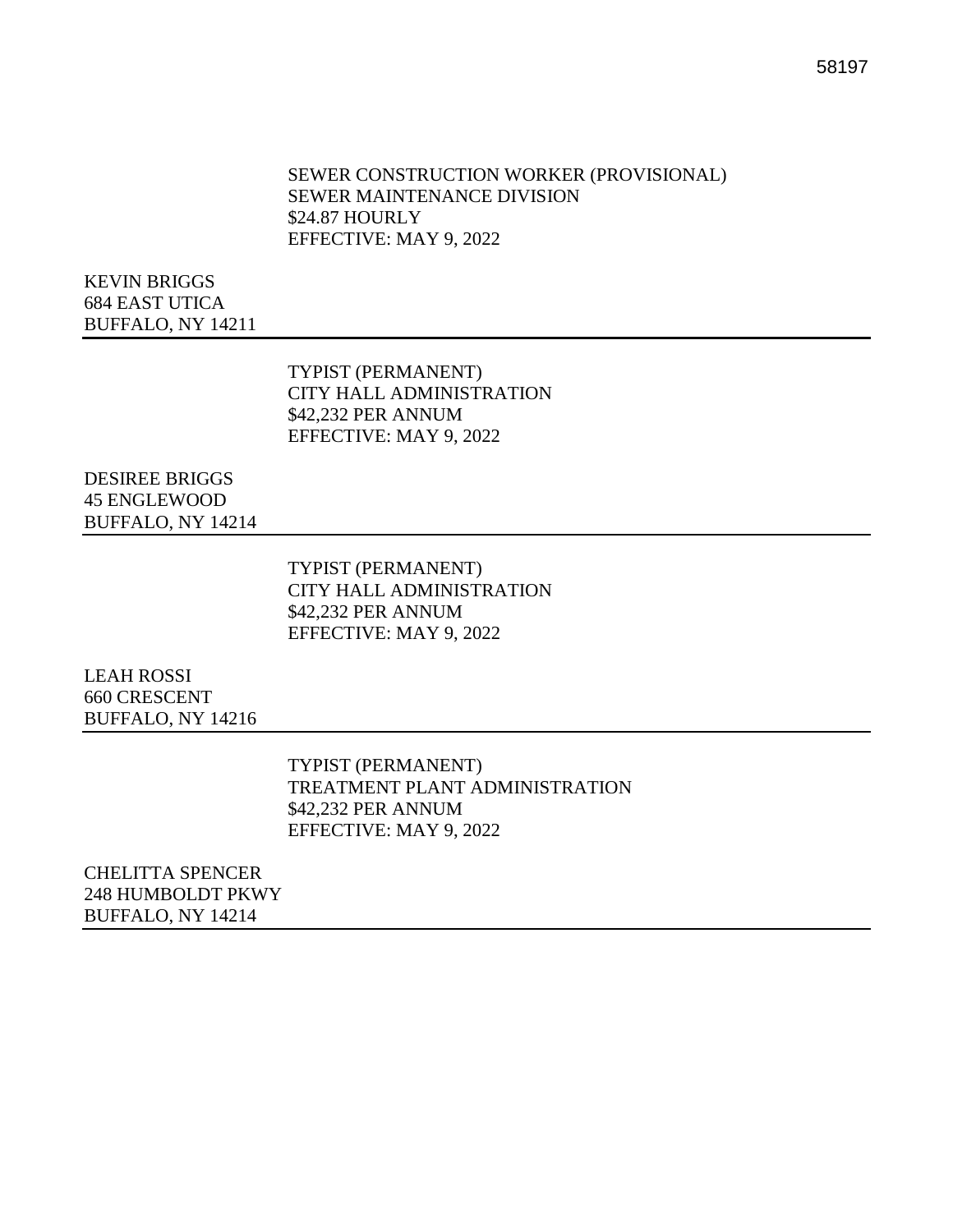#### TYPIST (PERMANENT) CITY HALL ADMINISTRATION \$40,981 PER ANNUM EFFECTIVE: MAY 16, 2022

### JOEL WOODALL 398 LINWOOD APT.6 BUFFALO, NY 14209

| <b>WHEREAS:</b>                                | The preceding appointments were made by the General Manager since the<br>last Board Meeting; and     |
|------------------------------------------------|------------------------------------------------------------------------------------------------------|
| <b>WHEREAS:</b>                                | The General Manager requests confirmation of each appointment.                                       |
| <b>NOW THEREFORE</b><br><b>BE IT RESOLVED:</b> | That the preceding appointments are hereby confirmed by the Board of the<br>Buffalo Sewer Authority. |

| <b>MOTION TO</b> | <b>APPROVE</b>       |             |  |  |
|------------------|----------------------|-------------|--|--|
| <b>MADE BY</b>   | <b>MRS. PETRUCCI</b> |             |  |  |
| $2^{ND} BY$      | <b>MR. ROOSEVELT</b> |             |  |  |
| <b>AYES</b>      | 3                    | <b>NOES</b> |  |  |